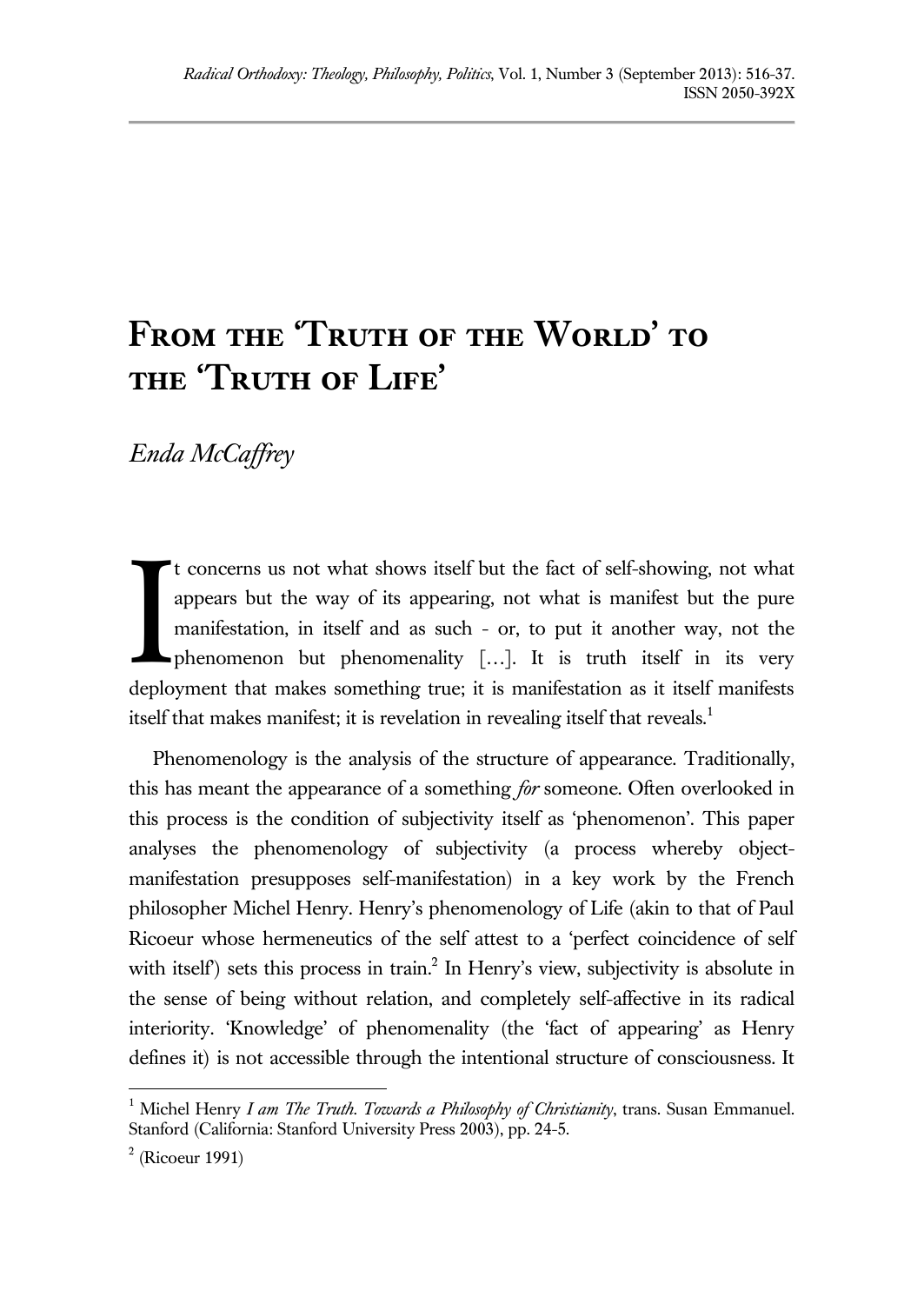is only made immanent in the sense that phenomenality manifests itself without ever leaving itself, without producing or presupposing any kind of fracture or otherness. The concept of relationality therefore is outside radical immanence, an immanence that is so saturated with self-manifestation that it excludes all else. However, as this article will illustrate, it is what Henry does with relationality that gives his phenomenology of Life its critical purchase. Henry does not jettison relationality; he radicalises it through a series of processes that include reductionism, self-attestation, self-revelation, *re*-presentation, and most effectively, 'auto-affectivity'.

Henry's phenomenology of subjectivity is theological and Christian. In his 2003 work *I Am the Truth. Toward a Philosophy of Christianity*, he addresses the relevance of Christianity in the world today. He does this not by asking whether Christianity is 'true' or 'false' but by asking what Christianity considers as truth. He explores how Christianity (in its catechistic principles and mysteries) communicates truth, not as a theoretical or definable truth, but as an *essential* truth that 'by some mysterious affinity' is appropriate to humankind. His thesis, based on a philosophy of Christianity founded on a phenomenology of Christ, is that Christ undoes 'the truth of the world' by providing a different access to an infinity of self-love, to a radical subjectivity that admits no outside, and to the immanence of affective Life located prior to the disjunction attached to all objectifying thought. It is an undoing that is encapsulated in his notion of the phenomenological 'Ipseity of Life'.

Before examining Henry's phenomenology, I want to explain his understanding of phenomenality because its significance impacts on the distinction he draws between the 'truth of the world' and the 'truth of Life', and on other debates relating to life and subjectivity. Firstly, truth for Henry is a twofold concept, indicating what shows itself and the fact of self-showing: 'What shows itself is the grey sky […]. But the fact of self-showing has nothing to do with what shows itself, with the grey of the sky […] and is even totally indifferent to what shows itself'(13). What shows itself as grey sky and its 'truth' as *threatening* owes its truth to a prior state of things, a previous relation with which the grey sky interacts and derives sense and meaning as threatening. It is this fact of the sky showing itself that constitutes the 'truth in the world': an object designates that which is placed *before* and the fact of being placed *before*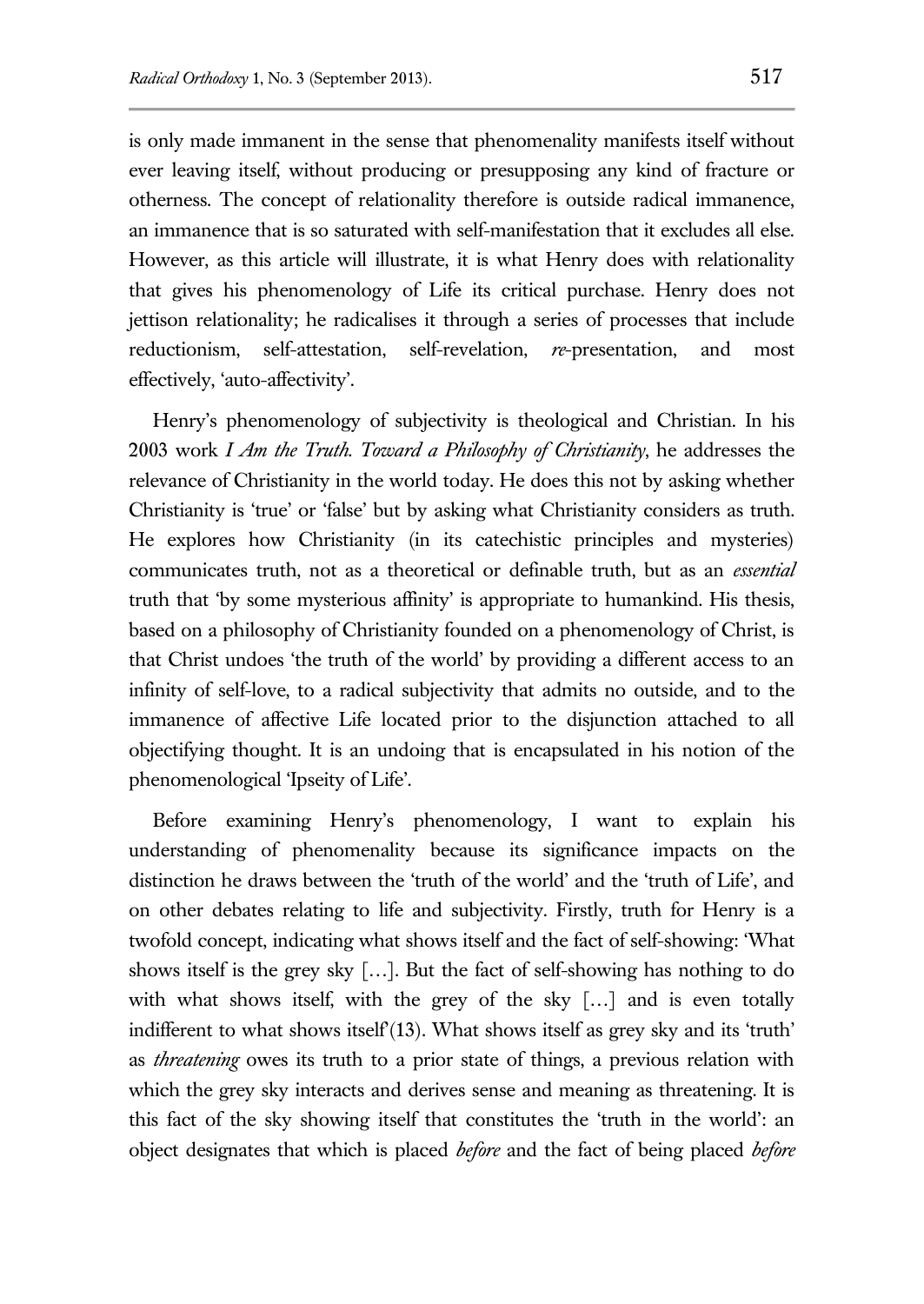renders the object manifest. By implication, consciousness is this manifestation of being placed *before*. Being placed *before* is the same as being placed *outside*, synonymous with the external relation between consciousness and object. This is the framework for the 'truth of the world', whose truth is defined as a placing *outside* itself, 'casting the thing outside itself' (18). Henry states:

What is placed before is the object, that which is true, that which shows itself, the phenomenon. The fact of being placed before is the truth, the manifestation, pure consciousness. The fact of being placed before is equally well the fact of being placed outside; it is the "outside" as such. The "outside" as such is the world (15).

Self-showing is 'by its nature' different. Taking the example of the grey sky again, if we were to isolate that grey sky from previous grey skies to which it naturally relates then we would view this proposition for what it is, reduced to itself, conferring on itself its own truth. Henry makes two points based on this reduction. The fact of self-showing is a *phenomenon*, something that appears and is true: 'the fact of self-showing, considered in itself and as such - that is the essence of truth' (13). And therefore self-showing designates the concept of truth in its pure phenomenological signification. This reductionism is one stage in the radicalisation of relationality.

Henry's 'truth of the world' is a term used to designate the level of separation between subject (thing) and 'truth' in the world of material objects, as opposed to the 'truth of Life' where the truth of Christianity (in this instance) attests to itself without hindrance of separation. It is a separation in the 'truth of the world' that is revealed at historical, linguistic/textual levels and at the level of consciousness. On the historical level, Henry claims that one of the reasons for scepticism about Christianity today is the fallibility of historical truth (and history) and their incapacity as 'represenation' to testify for or against the truth of Christianity. He states that this inability to 'testify' is due to the 'incapacity of texts themselves<sup>3</sup> (7). For Henry, this construction of the 'truth of the world' as a world founded on separation and representation has thwarted the true phenomenological transmission of the truth of Christianity. In fact, and in spite

<sup>&</sup>lt;sup>3</sup> This is in complete distinction to the Ricoeurean position for example for whom biblical texts are lived experience and the 'naming' of God therein as a textual given is seen to instruct and resonate the living significance of this naming in speech and life (Ricoeur 1995). For Ricoeur, the naming of God in text/language and its activation in living speech is a speech Event and a force of immanence.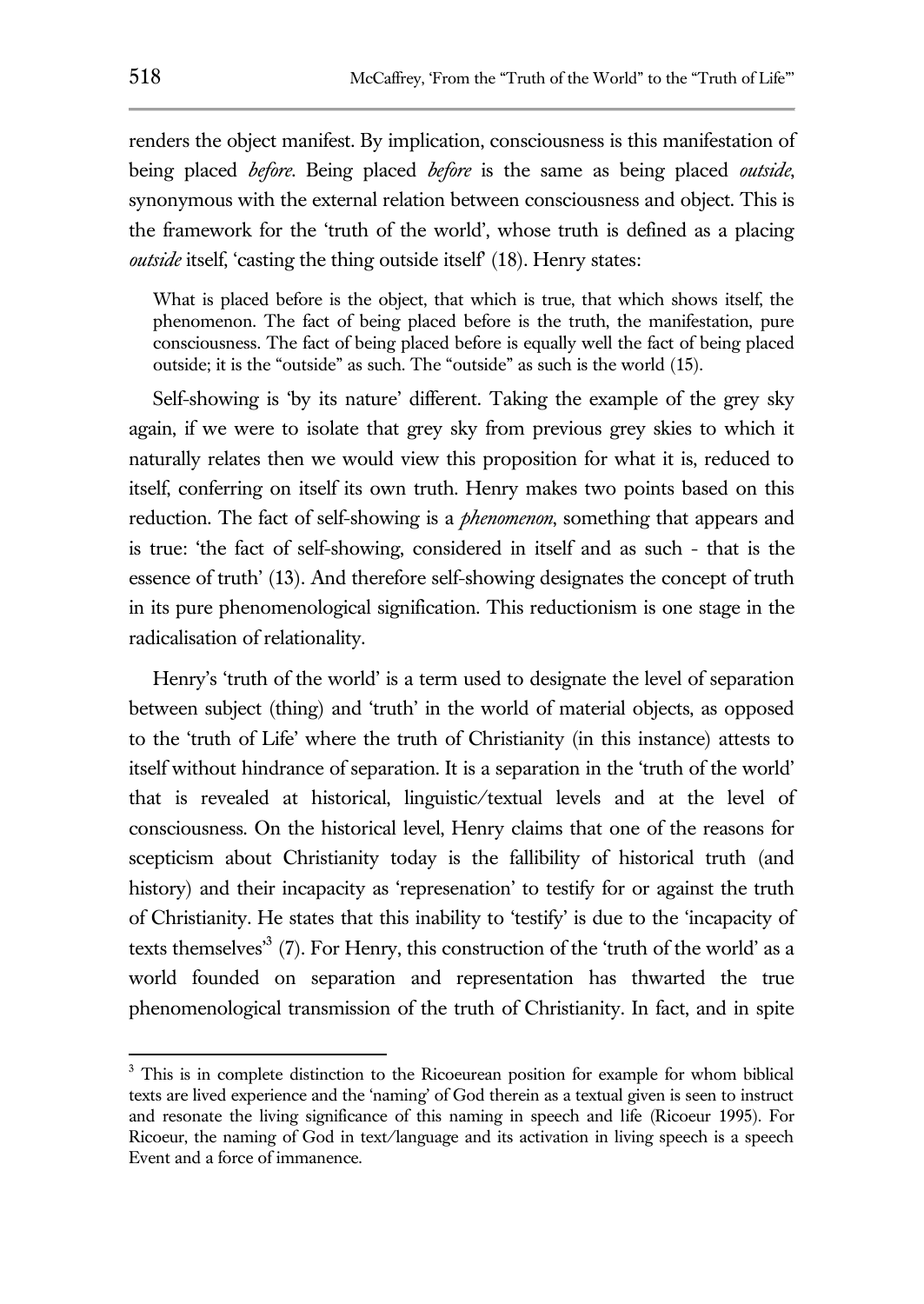of the *evidence* of Scripture and the Gospels and their record of the existence of 'Christ' and the 'Word of God', Henry argues that the *text as representation* of the 'truth of the world' is nothing more than a text, unable 'to posit through itself the reality that it utters […]. Within history, the powerlessness of the written document to posit the reality of the event to which it wants to testify in fact reiterates the powerlessness of the event itself to posit itself within being' (7).

At the centre of the powerlessness of the written document as testament is the powerlessness of language. Henry states: 'Language has become the universal evil […]. What characterises any word is its difference from the thing - the fact that taken in itself, in its own reality, language contains nothing of the reality of the thing, its properties. This difference from the thing explains its indifference to the thing' (9). Language (in the 'truth of the world') is therefore illusory. It passes as the means of communication and the transmission of a 'truth', but the 'truth' it conveys and the way language imparts this truth is bound by the temporal and visible limitations of the 'truth of the world'. Time temporises that which is manifest in the 'truth of the world' because 'in time this coming-into-appearance consists in coming-outside where things are torn from themselves, emptied of their being, already dead' (19). Equally, the things that are deprived of themselves and emptied of themselves in their very appearing 'never give their own reality but only the image of that reality that annihilates itself in the moment they are given' (19). In simpler terms, language for Henry strips things of their true meaning, and creates a false reality of things 'being given outside themselves'. The description therefore of language as an 'evil' indicates its centrality for Henry at the root of the *re-presentative* logic of *before* and *outside* in the 'truth of the world' and of the condition of pure consciousness (and its relation to the object) of which being is *a priori*. However, by arguing that the word can just as well bring reality back to itself, Henry turns the logic of the 'truth of the world' on its head. He returns to language its phenomenological capability by collapsing the distance between word and object and by relocating reality in the word itself. The powerlessness of language is thus transformed into the powerlessness of language to posit a reality other than its own. And in order for this transformation to have its fullest effect, one of a number of key 'truths' must already be in place, most importantly the truth of Christianity. He states: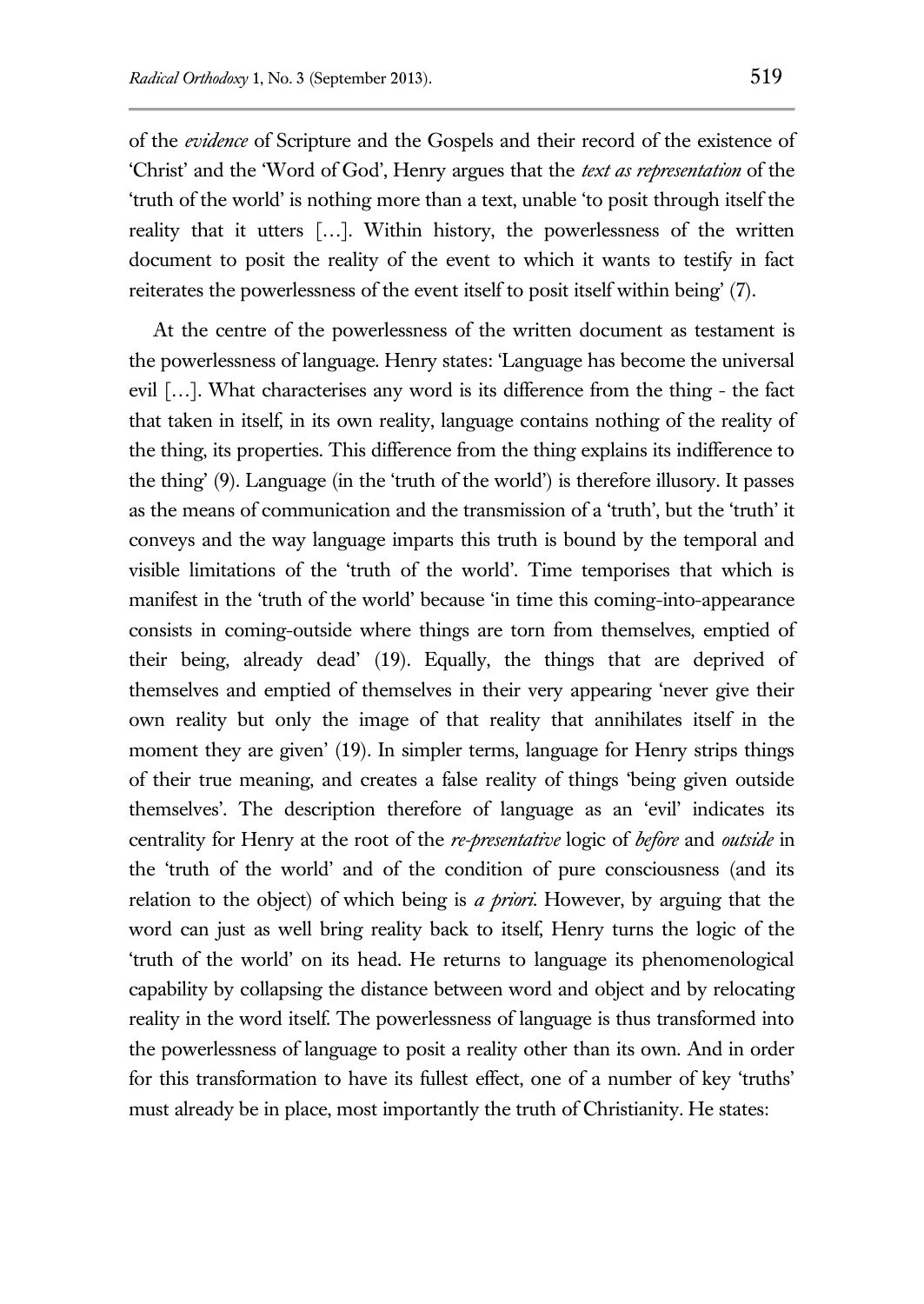This is one of the most essential affirmations of Christianity: that the truth that is its own can testify only to itself […]. This Truth that alone has the power to reveal itself is God's truth. It is God himself who is revealed, or Christ as God. More radically, divine essence consists in Revelation as self-revelation of itself on the basis of itself  $(10).$ 

The truth of Christianity is the starting point for the second part of Henry's truth binary, namely the 'truth of Life'. But first, let us recapitulate how the truth of Christianity differs from the 'truth of the world'. The 'truth of the world' makes each thing seen by placing that thing outside itself. The crux, according to Henry, is that when truth is *understood as that of the world* a division in the concept of truth is opened up creating a difference between *truth itself* (which we can now call the truth of Christianity) and *what truth shows or makes true* (in the 'truth of the world'). The distinction is not only conceptual but phenomenological and it leads Henry to establish a first 'decisive characteristic' of the truth of Christianity:

The Truth of Christianity in no way differs from what it makes true. Within it there is no separation between the seeing and what is seen, between the light and what it illuminates. And this is because there is in that Truth neither Seeing nor seen, no Light like that of the world. From the start, the Christian concept of truth is given as irreducible to the concept of truth that dominates the history of Western thought (24).

Henry builds on the differences between the 'truth of the world' and the truth of Christianity. While the former consists in what shows itself, the latter is a fact of 'self-showing'. The former produces truth based on 'what it makes true', the latter is a truth that is prior to the 'truth of the world' and prior to language. The former produces truth from a function of language founded on separation where the object is placed 'outside', 'before', 'opposite us'. The latter constitutes its truth not in separation but in a phenomenological conjunction between the seeing and what is seen, between what shows itself and self-showing. The former transmits and demonstrates its truth, the latter '*is* Truth itself in its very deployment' (23). Understanding the truth of Christianity therefore in its phenomenological essence is for Henry not only the pre-requisite to the 'truth of Life' but the process of comprehension itself undergoes a self-radicalisation. Paradoxically, it is the irreducibility of this access to truth to thought or to forms of knowledge or science in Henry's phenomenological reductionism that is one of the major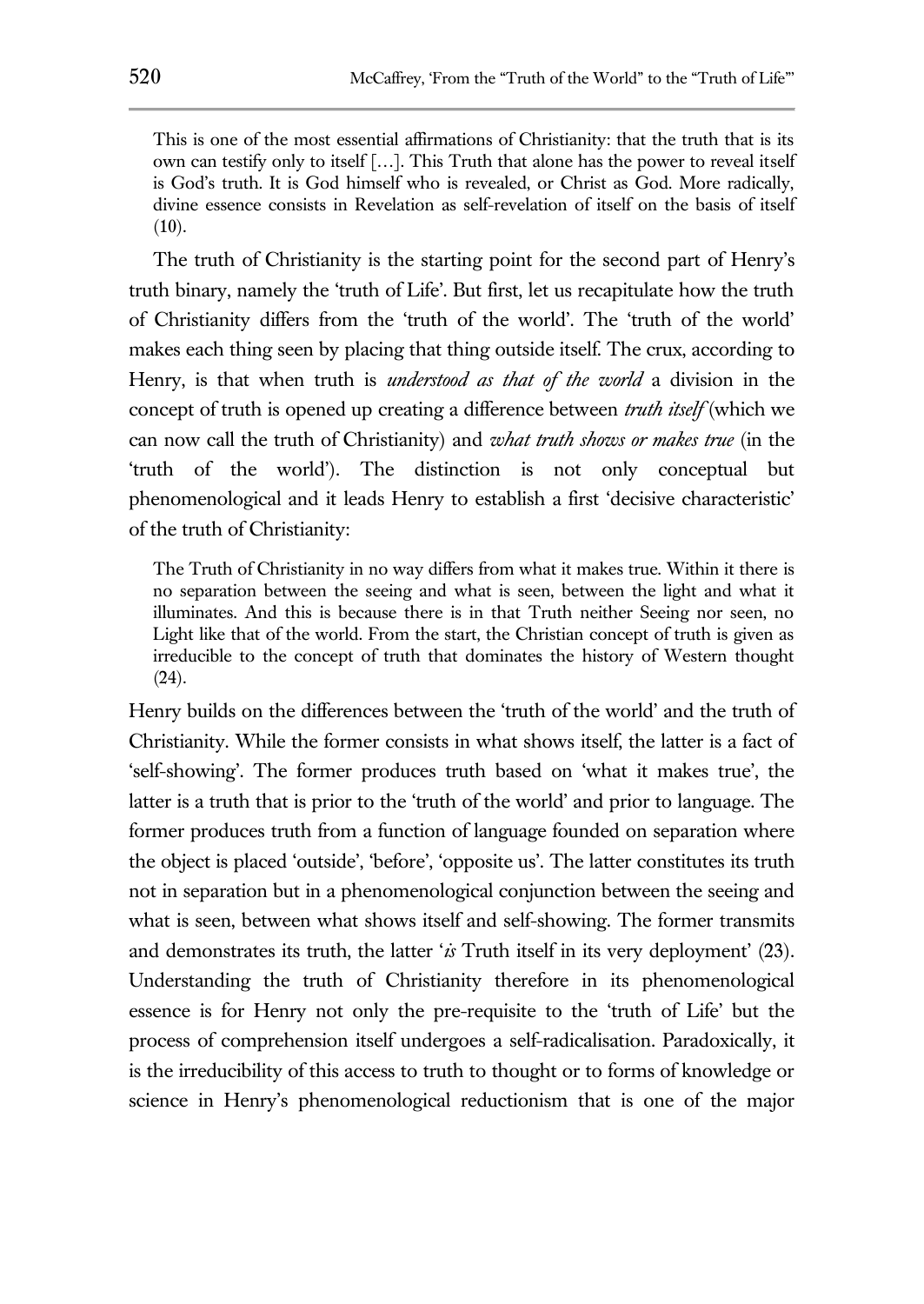insights of what is more broadly known as the theological turn of French phenomenology.<sup>4</sup>

Implicit in this radicalisation is the impotence that comes with trying to 'think' the truth of Christianity. For Henry, thought is only one mode of relation to the world, but it is also a condition of that world and as such a hindrance. He illustrates this 'irreducibility' of the truth of Christianity to thought and to other forms of knowledge in his Christian reference (in Matthew's Gospel) to wisdom and the fact it is revealed only to little children. He argues that the phenomenality of that which shows itself to thought is itself incapable of making manifest the divine revelation of truth 'because the phenomenality of this Revelation is never phenomenalized as "outside" the world' (27). The connection therefore between thought and the process of phenomenality as it relates to the 'truth of the world' deprives thought of access to truth. He develops this position by stating that the denial of access to truth is not because of a 'lack' inside *thought*. Rather, he argues that thought has to (literally) 'default' in order for access to the 'truth of Life' to be granted: 'It is only when thought defaults, because the truth of the world is absent that what is at stake be achieved: the self-revelation of God - the self-phenomenalization of pure phenomenality against the background of a phenomenality that is not that of the world'  $5(27)$ .

## **Phenomenological Life**

Truth is accessed through its irreducibility to thought and through what Henry calls 'phenomenological Life'. Phenomenological Life is not founded in the relational structures we have described in the context of the 'truth of the world'. As such, it is not what gives access to or what shows or reveals truth; it is

 $<sup>4</sup>$  (Janicaud 2000).</sup>

 $5$  Defaulting thought is a common theme in what is known as the 'theological turn' of French phenomenology in the 1980s; it underpins Jean-Luc Marion's concept of gift as 'givenness' (2001), Jean-Yves Lacoste's notion of 'naïveté' (2004), John Caputo's theory of the lunatic (2007), Gianni Vattimo's 'weakness of thought' (1999) and most notably echoes St Paul's letter to the Corinthians: 'For Christ did not send me to baptise, but to preach the Good News, and not to preach that in the terms of philosophy in which the crucifixion of Christ cannot be expressed' (1: 10-13,17).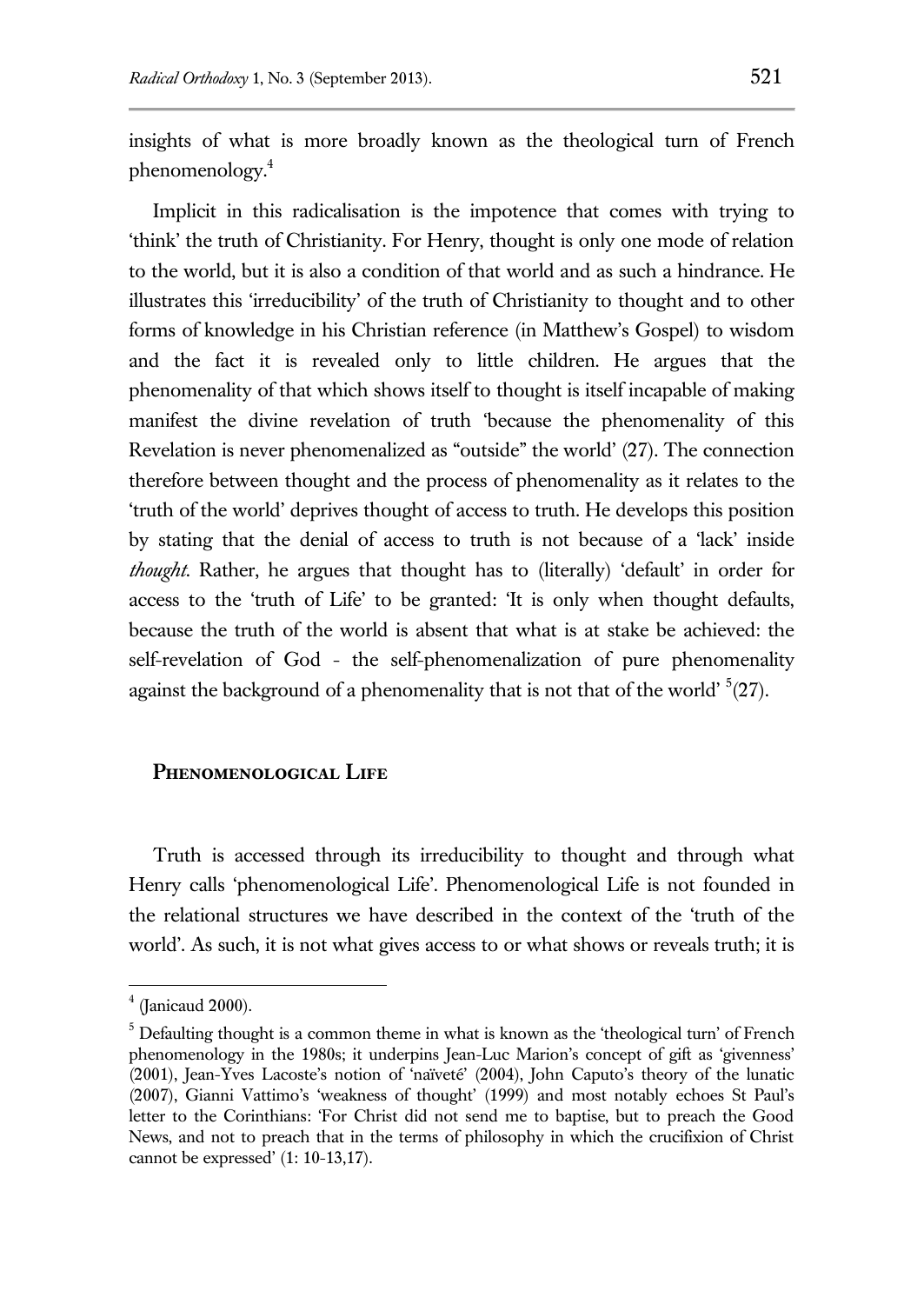not a process of revelation nor is it an entity or an external appearance. It is the antithesis of a metaphysical principle. Rather, phenomenological Life for Henry *is* 'the Truth of Life'. If we assume, as Henry encourages us to, that what is at stake in the truth of Christianity is the self-revelation of God (what he calls 'the self-phenomenalization of pure phenomenality'), then access to this selfrevelation can only be achieved through Life. He explains:

If the Revelation of God is a self-revelation that owes nothing to the truth of the world, and if we ask where such a self-revelation is achieved, the answer is unequivocal: in Life and in Life alone. Therefore we are in the presence of the first fundamental equation of Christianity: God is Life - he is the essence of Life, or if one prefers, the essence of Life is God. Saying this we already know what God is, but we do not know it through the effect of some knowledge or learning - we do not know it through thought, against the background of the truth of the world. Rather, we know it, and can know it, only in and through Life itself (27).

By implication, 'thinking' of God as a 'Being', defined in the logic of the 'truth of the world' and conceptualised thus, is superseded by God as Life, access to whom is through a phenomenology of Life distinct from the phenomenality of the world<sup>6</sup>. But how does a phenomenology of Life differ from the phenomenality of the world? To the extent that the phenomenality of the world and its truth manifests itself in its own exteriority to itself (outside), emptied of its own substance and in Henry's words 'unreal', phenomenological Life 'does not cast outside itself what it reveals but holds itself inside itself, retains it in so close an embrace that what it holds and reveals is itself […]. Life embraces, experiences without distance or difference. Solely on this condition can it experience itself, *be itself what it experiences*' (30).

If God is Life and he reveals himself in Life, then the Christian phenomenological essence of Life is that one experiences oneself in one's living. This is a further fundamental facet of phenomenological reductionism for Henry. It cements Henry's move away from the 'truth of the world' and significantly *living as Being* in that world. However this transition from world to phenomenological Life depends on the resolution of an opposition between living and Life. Living is primarily associated with living in the world. Life, on the other hand, is truth and revelation. Not only does Life precede living, but

 $<sup>6</sup>$  New insights into the 'conceptualisation' of God have surfaced in recent French critical</sup> thought. See in particular the special issue of *Critique* titled 'DIEU' (TOME LXII, no. 704-5, janvier- février 2006).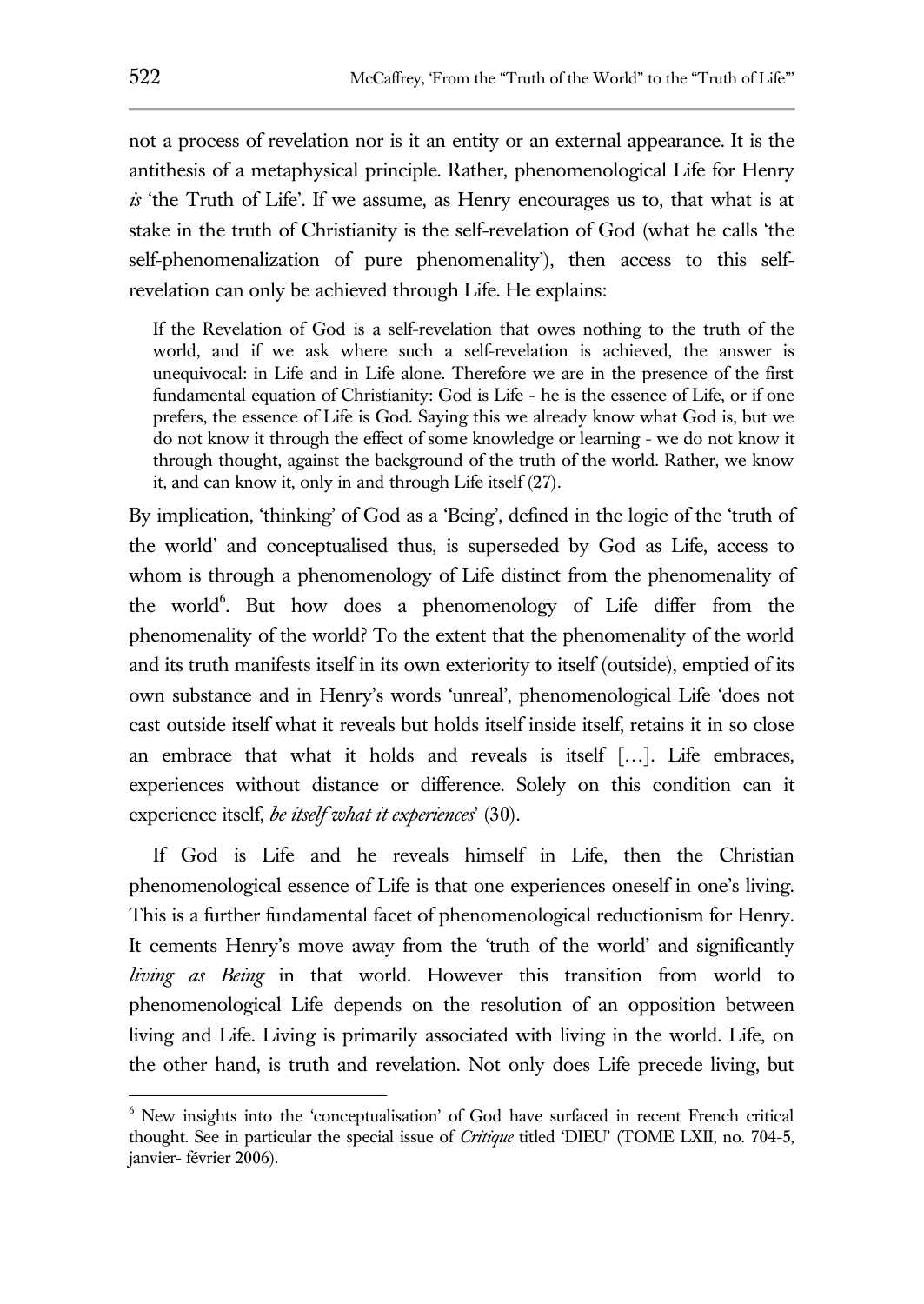Life is also capable of generating its own living. With 'real living' not possible in the world, Henry takes *living in Life* as the starting point for a radicalisation of the Life/living relational structure and the beginning of a different postsubjectivity. With Life the place to experience oneself as living in Life, Henry usurps humankind as 'Being' (thought/cogito) and reference point of the world, and replaces it with Life and specifically living Life as a new 'experiential knowledge' of his post-subjectivity; Life is not just life, and not just the living of it, rather Life's phenomenological essence is God and therefore the living aspect of Life is commensurate with experiencing God himself.

#### **Ipseity and Transcendental Life**

Henry adds to this Life-living-God trilogy and how it manifests itself in an experiential (as opposed to conceptual) knowledge of oneself by introducing two additional notions. The first is Life's self-generation, otherwise defined as Ipseity. The condition of life is that Life engenders itself: 'Life is not what gives access, what clears a path to […]. *It is not life that gives access to itself*' (45). This is because for Henry, commensurate with his phenomenology of the 'truth of Life' without the aid of a relational binary, life is not in itself a power of revelation. Rather, life's power comes forth in itself. While life in the 'truth of the world' is endowed with a capacity to give and reveal, in the 'truth of Life' it is Life itself that achieves revelation and it is Life that is revealed. Henry states:

Ipseity is with Life from the first; it belongs to the first birth. It is contained in this Arch-birth, makes it possible, is only intelligible within its phenomenology. Ipseity is the Logos of Life, that in which and as which Life reveals itself by revealing itself to itself. Ipseity is there in the beginning and comes before any transcendental "me", before any Individual (124).

There are key aspects to Ipseity here which I will return to shortly. But I want to underline at this point the equation between Ipseity as self-generation ('the coming-into-itself of Life') and the Logos (knowledge defined here as 'the coming into the experiencing-of-oneself'). For Henry, Life's self-generation as Revelation of God is concomitant with humankind's 'knowing'/experiencing of this as the essence of his own life. It is an essential equation for two reasons. In a single gesture, Henry shifts the relation between 'truth of the world' and the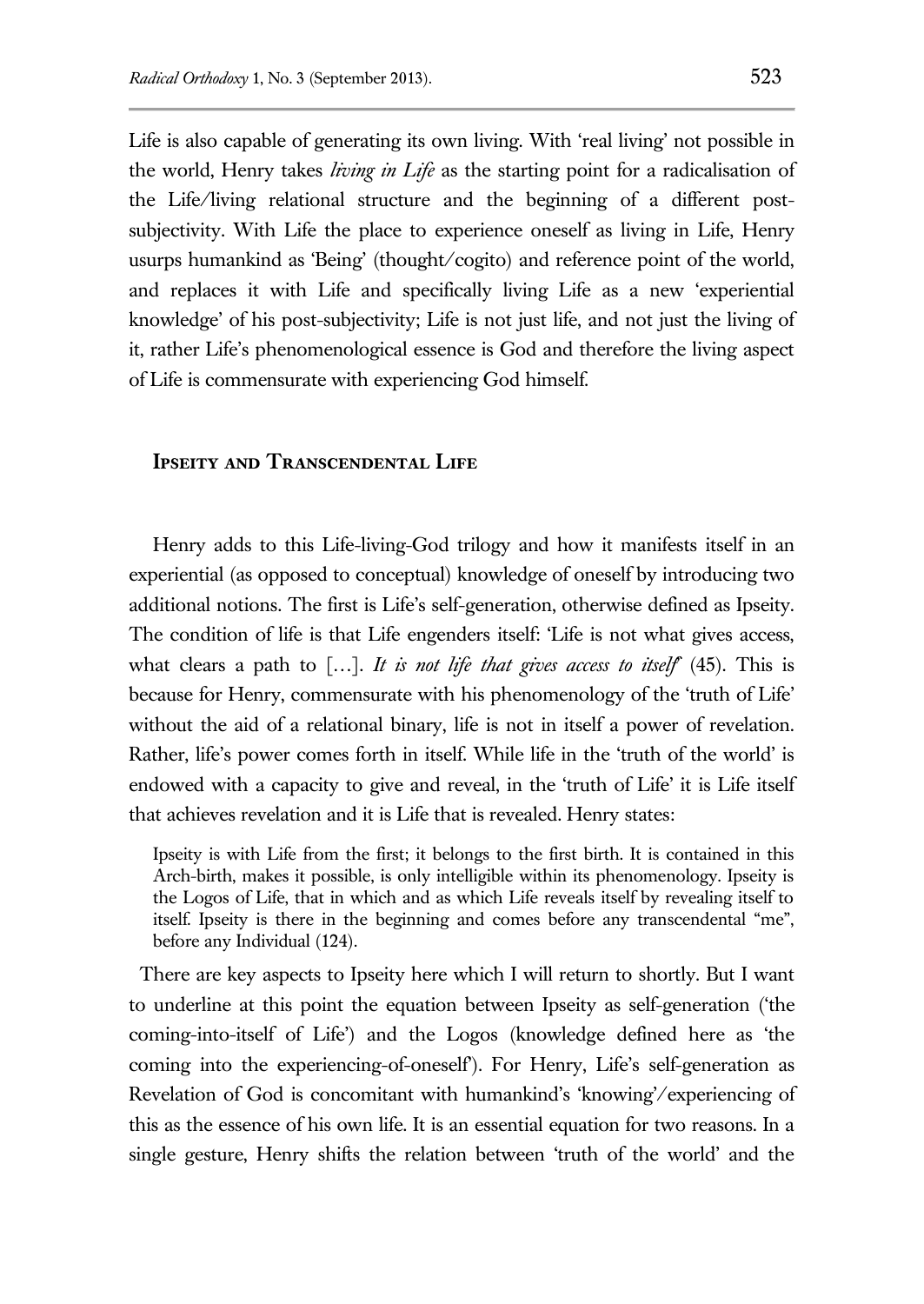*cogito* as the template for knowledge and for the foundation of the subject, towards a 'relation' based on the phenomenological reduction of the experience (knowledge) of Life to the point of its self-giving. Secondly, the 'knowledge' or experience of the Ipseity of Life is not confined to the temporality of the point of its self-giving. Rather, Ipseity enjoins with an historical and ancestral phenomenology of Life (primarily through the process of 'Arch-ness'); this ancestral dimension to Life is what Henry calls transcendental Life.

Transcendental Life is the Life that does not exist in the 'truth of the world'. As a Life absent from the life of the world, it is also the only Life that truly exists and which, according to Henry, we share in its phenomenological essentiality with God. By means of transcendental Life, Henry constructs a transcendental pathway of living that connects humankind in his phenomenological essence to a living ancestry of the 'First Living', the 'Arch Son', 'Son of God' and 'Son within the Son of God'. In so doing, he differentiates between being born into the world as a physical entity or 'being' with a name, a father and a mother, and being born into Life. To be born into Life is to come into Life which means to come from life, 'starting from it in such a way that Life is not birth's point of arrival, as it were, but its point of departure' (60). By subverting the understanding of birth 'into' the world and transforming it into Life as the giver of Life, Henry connects humankind to a genealogy of the Life of God that offers new philosophical applications for his phenomenology of Christian Life.<sup>7</sup>

If we look at how Henry's transcendental Life actually works itself through, it is founded on the joint principle of being born into Life from Life and the phenomenological essence of Life as God: 'To come to Life from Life, and in this way alone, means to come to Life out of that self-engendering of absolute Life that is the Father' (64). Specifically, transcendental Life is not notionally retraced to Christ but is directly affiliated ancestrally and as a matter of phenomenological historicity to the first born Christ, whom Henry calls the transcendental Arch-Son. Christ is therefore seen as the essential *phenomenological* 'relation' as opposed to the *logical* 'relation' 'for the original co-belonging of Life

<sup>&</sup>lt;sup>7</sup> Broadly speaking, Henry's phenomenological Life bears comparison with some key phenomenological principles, for instance Lévinas's 'transcendental attitude', notions of inadequation, apodeicticity and the living present. There are also clear differences with Lévinas which I will highlight towards the end.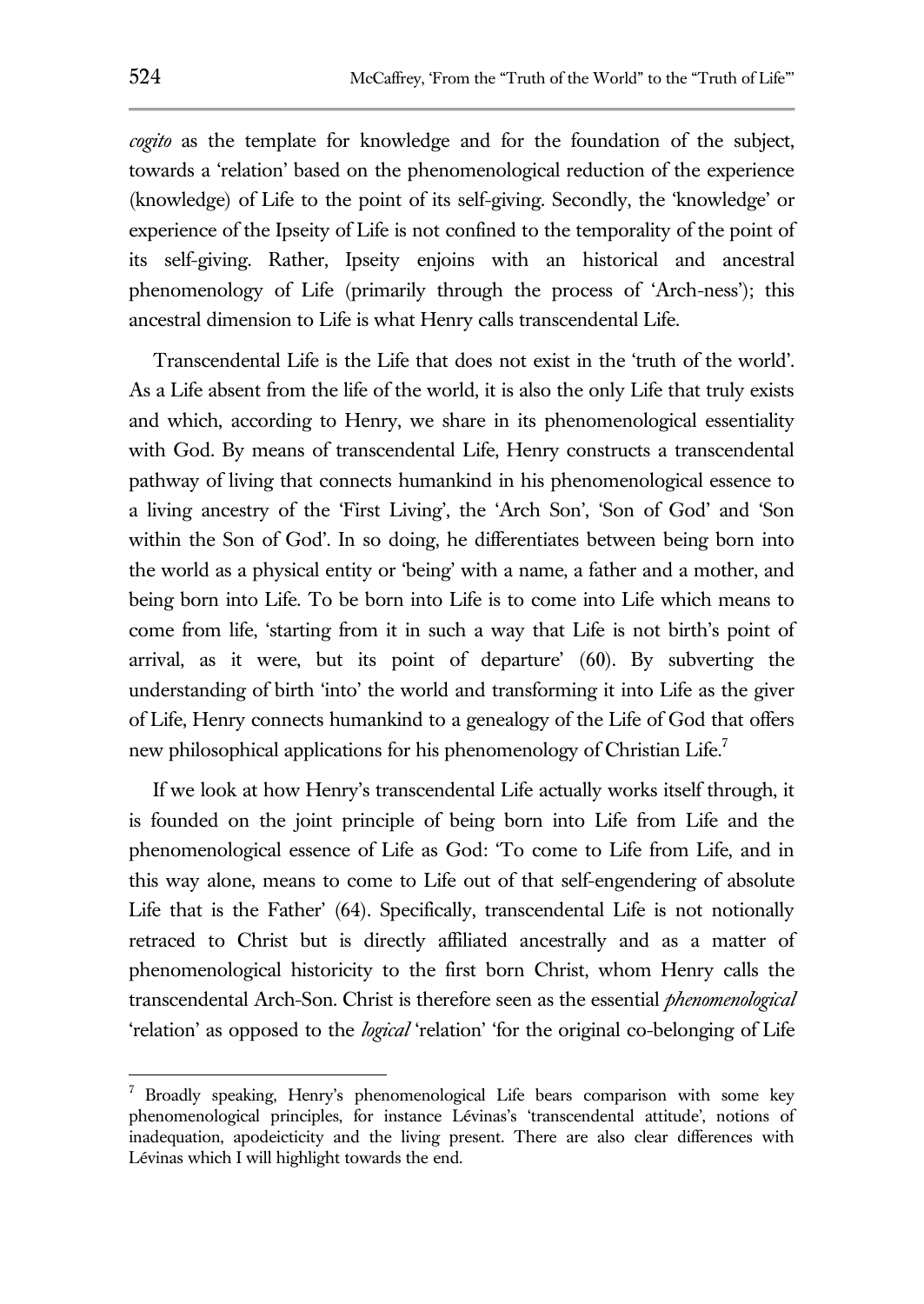and the First Living' (88). If transcendental Life is the means by which Henry incorporates humankind into this original co-belonging, then transcendental Life becomes pivotal in connecting humankind to the essential Ipseity of Life. Henry explains:

The Son's generation co-belongs to Life's self-generation as what this self-generation accomplishes, as the essential Ipseity in which Life, in its self-embrace, becomes Life. Thus there is no way of reaching the Son other than in the course of Life's selfembrace, in the same way as there is no other way for Life to embrace itself except in this essential Ipseity of the First Living - no other way for it to reveal itself except in the Word (88).

Henry's logic would appear self-evident: transcendental Life equates humanity with Christ as first living, with Life's self-embrace and with one's experiencing of oneself in the phenomenological essence of Life. Transcendental Life opens up a way of re-casting subjectivity outside of 'Being-in-the world' and inside a Christology of Arch-Son, Christ, Son and Son of Son. The 'subject' and their newly acquired transcendental Life overturns 'worldly' conceptions of humankind in respect of birth and lineage, and resignifies them according to an alternative Christian transcendental phenomenology.

An example of this transcendental Life is explained in Henry's exegesis of his reference to the 'Son of God'. It is a title reserved for Christ but Henry has already reduced Christ to a transcendental equation with man. Not in the sense that man *is* God or Christ; the reductionism conveys the phenomenological essence of Life as God in which man co-belongs and has his essence through his transcendental subjectivity. For Henry, Life has the same meaning for God, for Christ and for humankind. This is because there is a single essence of Life that self-generates itself in God and that generates the transcendental Arch-Son as essential Ipseity. It is from this co-belonging to Life that humankind takes its transcendental birth - man becomes simultaneously the Son of Life and the Son of God. This is not to say that God *confers* the title of 'Son of God'. Henry eschews any difference, separation or power of conferral from subject to object (from inside to outside) because Life itself is the only measure of conferral. Similarly, intentionality and relationality are carefully elided in this transcendental phenomenology, although, conceding that God 'created' man, Henry qualifies this 'creation' as an essence 'in the sense that [...] in giving his own essence God gave man the living condition, the happiness of experiencing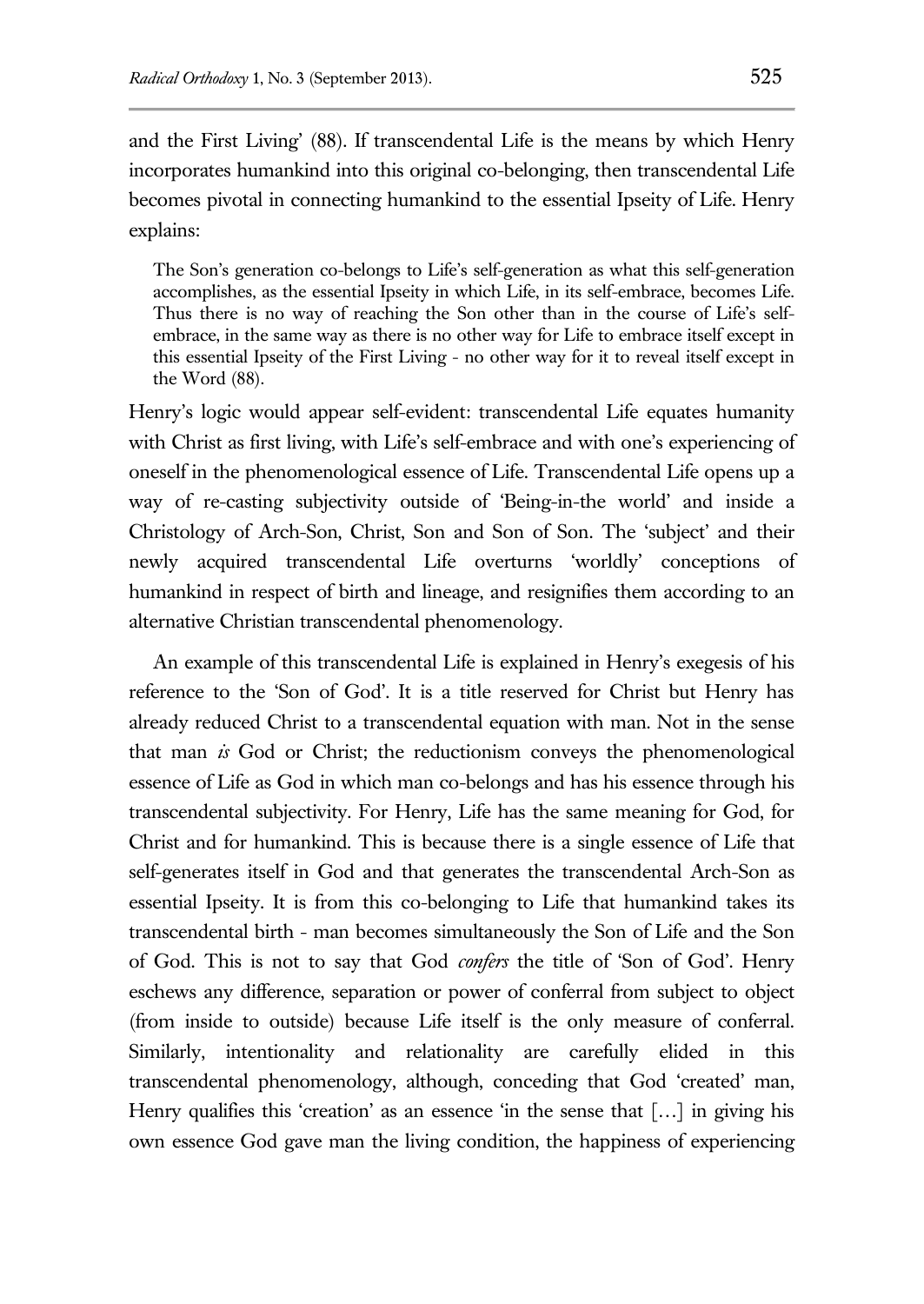himself in this experiencing of *Self* that is Life and in the radical immanence of this experiencing, where there is neither "outside" nor "world"' (103).

### **The Radically Immanent Self**

Henry's radicalisation of the structure of relationality operates at two critical levels: the 'Self' (as the substitute for the 'subject') and 'self-affection'. The phenomenological essence shared by God and humankind is interpreted by Henry in the form of a living transcendental *Self* that experiences itself in Life. And it is from the Self, as a register of perception, feeling and experience, that he establishes a wider Christian ethics. The Self emerges out of the self-engendering of Life as a 'me' and through the concept of self-affection. Henry refers to this as a *pathētik*; the sensory point at which the self experiences its Self:

The self is only possible as pathetically submerged in itself without ever posing itself in some visible form (intelligible) or another. Such a Self, foreign to any apparition of itself in the world, is what we are calling a *radically immanent Self*, a Self neither constituted by nor the object of thought, without any image of self, without nothing that might assume the aspect of its reality (149).

The Self therefore experiences itself as a 'me': 'I experience myself […] and the fact of experiencing myself constitutes my "me". But I have not brought myself into this condition […]. I experience myself without being the source of this experience' (107). Henry draws a distinction between affection (in the 'truth of the world') that designates something that affects one, whether a sound or an image, and self-affection in the 'truth of Life' which has no external (worldly) referent and is therefore defined, in the context of the 'truth of Life', by Life that affects itself and is not affected by anything other than itself. If humankind's Christian essence is sourced in phenomenological Life, then the Self not only experiences itself in Life's self-affection but also in the Self's Life. Critically, selfaffection is the self-manifestation of subjectivity as an immediate, nonobjectifying and passive occurrence. It is for Henry inescapable, undeniable, unavoidable in its self-immanence, and even more so in that it does not pass through the 'truth of the world'. And in tune with its phenomenological (ir)reducibility, the Self's Life 'expresses itself in the accusative because it holds fast to its own experience, what is not that of being affected but of being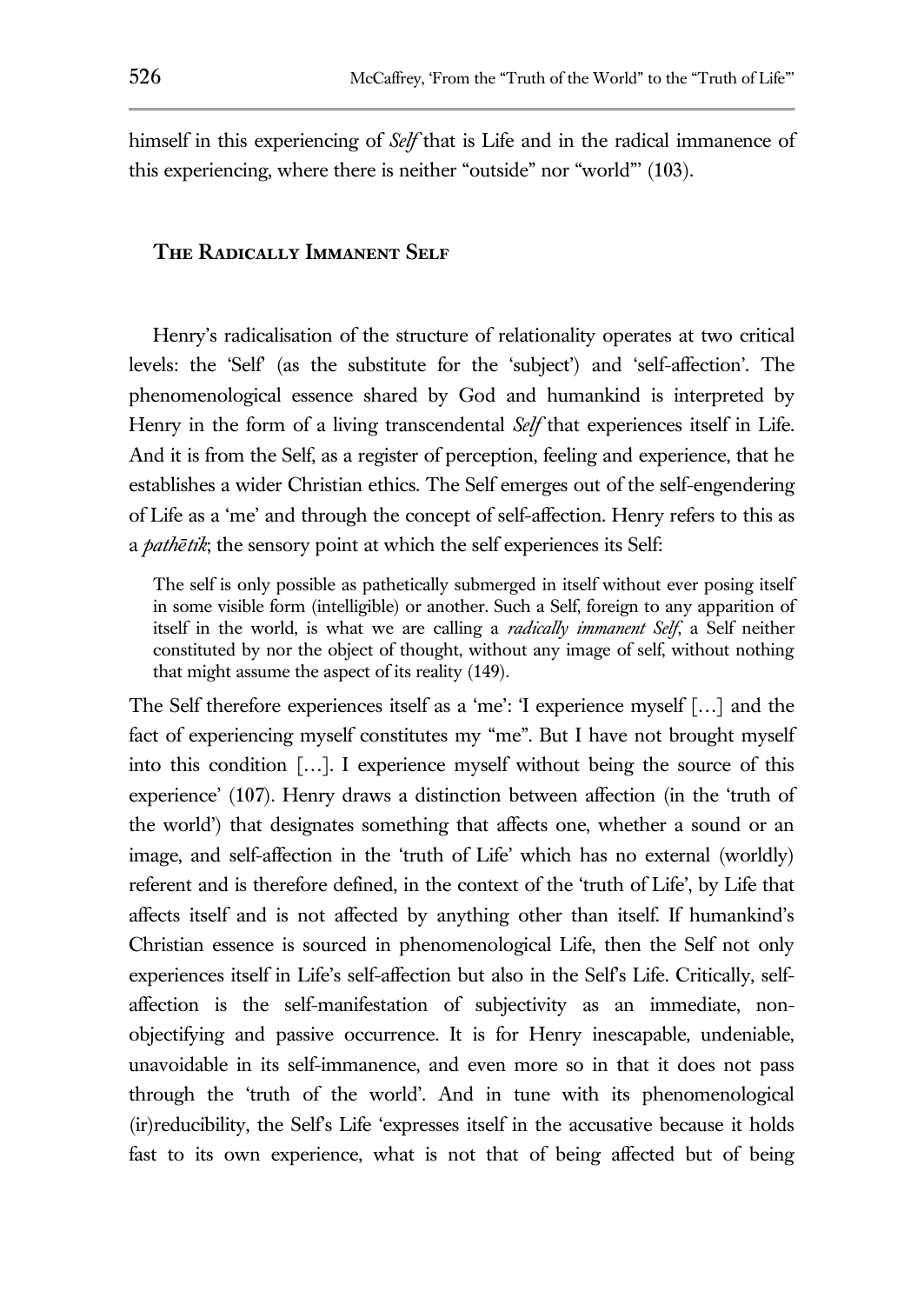constantly self-affected, within itself, in a self-affection that is independent of external affecting or any relation with the world' (108).

This radical self-manifestation of subjectivity as self-affective and irrelational turns the tables on traditional phenomenological reductionism where no appearance is independent or self-reliant but rather refers to something different than itself. Dominique Janicaud and Dan Zahavi have questioned the authenticity of Henry's phenomenological methodology, and his wider contribution to the 'theological turn' of phenomenology.<sup>8</sup> At the heart of their critique is the idea that phenomenology and its methodology of reduction and free variation has traditionally been seen to lead to an essential intuition of truth (where the essence on intentionality is to be sought, by phenomenological reduction, in phenomenological immanence), and not in a presupposed given or absolute truth. This critique goes to the heart of Henry's first principle of the 'truth of Life' , namely the pre-given truth of Christianity. However, for Henry and others (see footnote 2) 'givenness' and Ipseity are phenomena that are not only irreducible to knowledge or reflective experience but they are simply selfevident 'truths'. The immanence of self-evidence would appear to be sufficient in itself. For their critics, this position is unsustainable and indicative of a 'paradoxical revelation of transcendence at the heart of phenomenality'.<sup>9</sup> The critical difference, I would contend, in the case of Henry (and which gives his phenomenology its distinctive 'theological' integrity) lies in the unconditional primacy of the givenness of the phenomenon (for Marion 'God', for Henry 'the Truth of Christianity'). These are seen as phenomena/gifts (of faith) that give themselves free from any relation with the exterior experience that is already seen, objectivised and comprehended. That said, we return inevitably and crucially to how the phenomena are registered; Zahavi claims that Henry's subjectivity is characterised (and potentially flawed) by a complete self-presence that is without any self-transcending, temporal articulation and which tends to rely on a process of purified phenomenological reductionism<sup>10</sup>. This is a serious

<sup>8</sup> (Zahavi 2007; Janicaud 2000).

<sup>&</sup>lt;sup>9</sup> (Janicaud 2000: 23).

 $10$ <sup>10</sup> Zahavi claims Henry's approach is problematic because 'it conceives of self-manifestation *in abstracto*, rather than accounting for the self-manifestation of the *self-transcending* temporal, reflexive, corporeal and intersubjective experience (Zahavi 2007).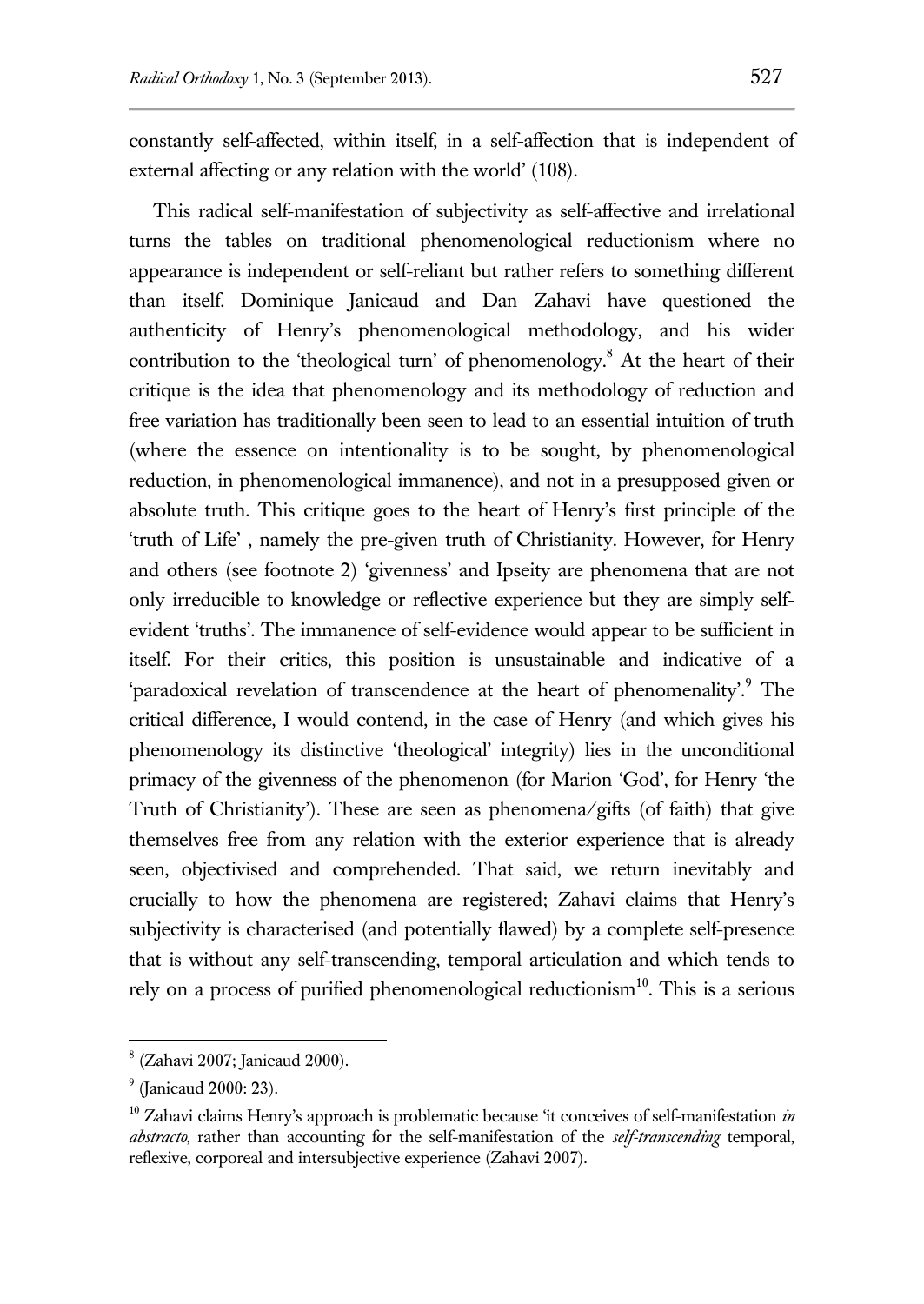criticism but it also assumes a *relational* interdependence between the selfpresence and the self-transcendence of subjectivity which Henry's self-affection (as 'me' and as 'Life') refutes. I will address these concerns in the later stages of this article.

Returning to the self-manifestation of subjectivity in Henry, the Self's Life (defined as coming into the condition of a transcendental living 'me' that expresses itself in Life's self-affection) is only possible (if not truly fulfilled from Henry's perspective) through the original Ipseity of Life (the process by which Life's self-revelation engenders in it the 'First Living' which places humankind in the presence of his 'Arch birth'). Lévinas pursues a similar path in his 'affectivity of transcendence' expressed in love and vulnerability. Henry however is more reductionist in locating this transcendence in the pure *invisible* immanence of Ipseity. He says: 'There can be no self without the phenomenological substance and flesh of the Arch-Son' (116); and 'Man comes into his condition […] only insofar as Life, in generating itself, has generated the originary Ipseity of the First Living' (112). Significantly, this 'condition' predetermines interaction with others. In what could be interpreted as the beginnings of a Christian ethics, Henry makes two key observations: first, 'without this Ipseity, no one would ever be. So if I have something to do with me, I first have to do with Christ. And if I have something to do with another, I first have to do with him in Christ' (117), and 'only one who has passed under the triumphal Arch of Arch-Ipseity can come and go out and find pastures, be one of those sheep grazing in the field' (125).

#### **The 'I'/'Me'**

The primordiality of Ipseity predetermines the governance of Self and the actions of Self. The governance of Self is defined not only within the parameters of the 'truth of the world' and the 'truth of Life', but also as a function of the opposition between 'I' and 'me'. We have established that 'me' in the 'truth of Life' experiences power phenomenologically (as purely interior), whereas the 'I' in the 'truth of the world' possesses and exercises power actively. Both 'me' and 'I' coexist for Henry but he clearly attaches greater significance to the 'me' than he does to the 'I' because the 'me' *experiences* its power in Life's Ipseity (entering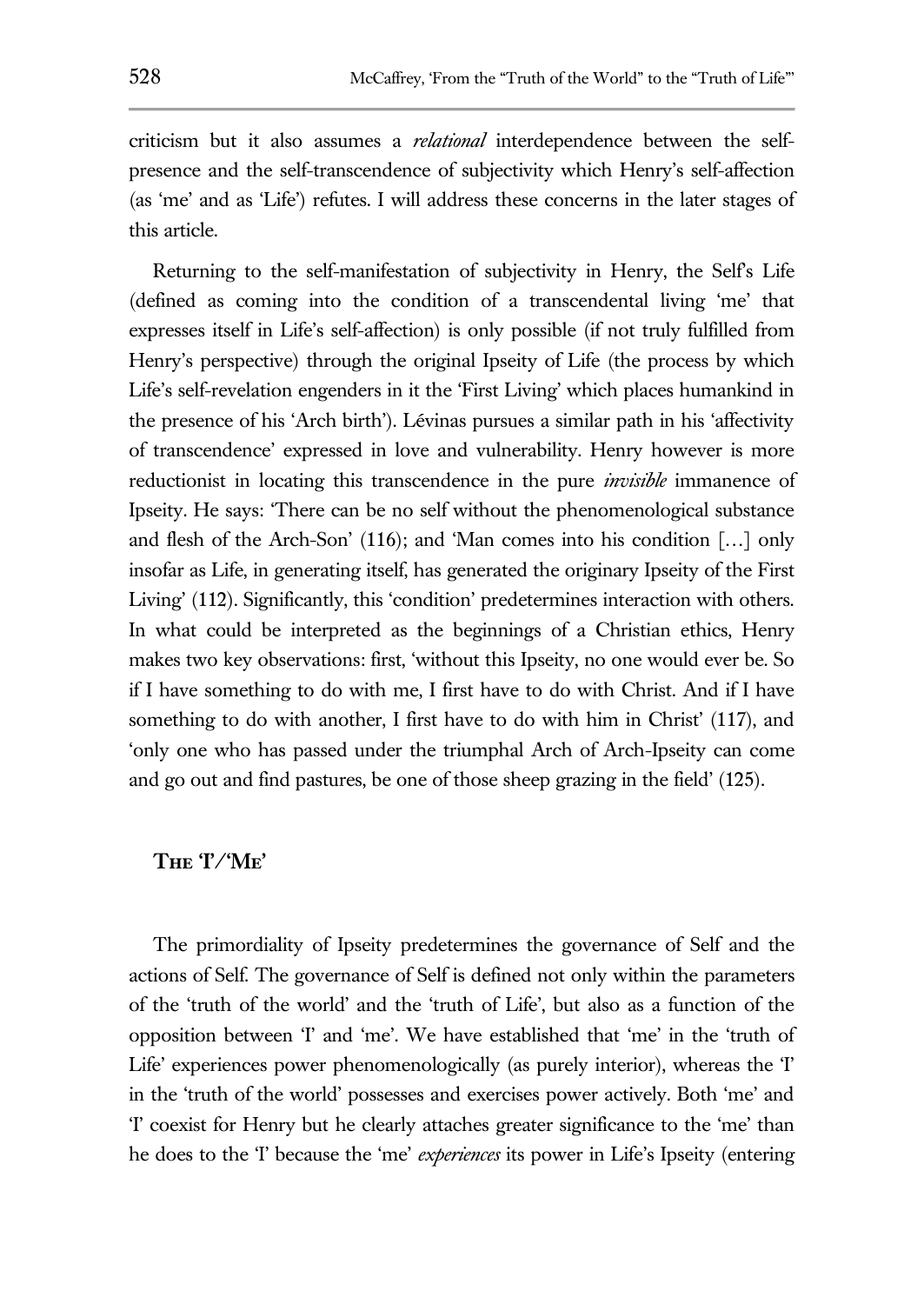into possession of it), whereas the power of the 'I' (meaning 'I can') is undermined by the fiction of an 'I' that bestows powerless power on its action: '*it is*' he states '*the absolute powerlessness of the "I" with respect to the fact that it finds itself in possession of this power, able to exercise it*' (137). By usurping the possessive logic of the 'truth of the world' in the suggestion that 'power and action cannot be deployed unless previously given to themselves in the self-givenness of Absolute Life' (138), Henry defines how his alternative subjectivity operates:

The "me" is engendered in the self-affecting of absolute Life and experiences itself passively against the background of the original Ipseity of Life, which gives this "me" to itself and makes of it what is at every moment; therefore this "me" finds itself at the same time much more than what is designated as a "me"[…]. *It enters into possession of itself at the same time as it enters into possession of each of its powers. Entering into possession of these powers, it is able to exercise them* (136).

The implication of this newly acquired ipseitic power of the 'me' is that the 'I' of power and action is rendered subordinate to Henry's absolute phenomenology of Life, making the 'I' dependent on the 'me'. This procedure works until the 'I', forgetting its new phenomenological condition as an ipseitic transcendental 'me' , gets ahead of itself in the form of a transcendental illusion making it think it can concern itself directly again with the 'truth of the world'. In effect, this transcendental 'I' remains an illusion for Henry and one that can only be resolved by changing 'the life of the ego into the Life of the Absolute where there is salvation'  $(165)$ . In other words, the T, as a construct of the ego, seeks to manipulate the 'truth of the world' by *performing* (from its own power base) Christian acts of mercy. But Henry, playing the Devil's advocate, anticipates this illusory trajectory by suggesting that the ego acts only with a view to itself and is therefore invalidated (or forgotten). Critically, however, in this forgetting of the ego, its power is transmuted to 'the hyper-power of Absolute Life': 'And in such a transmutation, the ego forgets itself, so that in and through this forgetting an essential Ipseity is revealed - not its own Self but precisely what gives this self to itself by making it a Self, absolute Life's self-giving in the Ipseity of which this Life gives itself (169). The forgetting of the ego therefore gives expression not to the self of Ipseity but to that which gives this self to itself, namely Life's selfgiving.

We revert thus to Life's self-giving as the ultimate arbiter in the construction of Henry's self-presence and subjectivity. It is what he means by that radically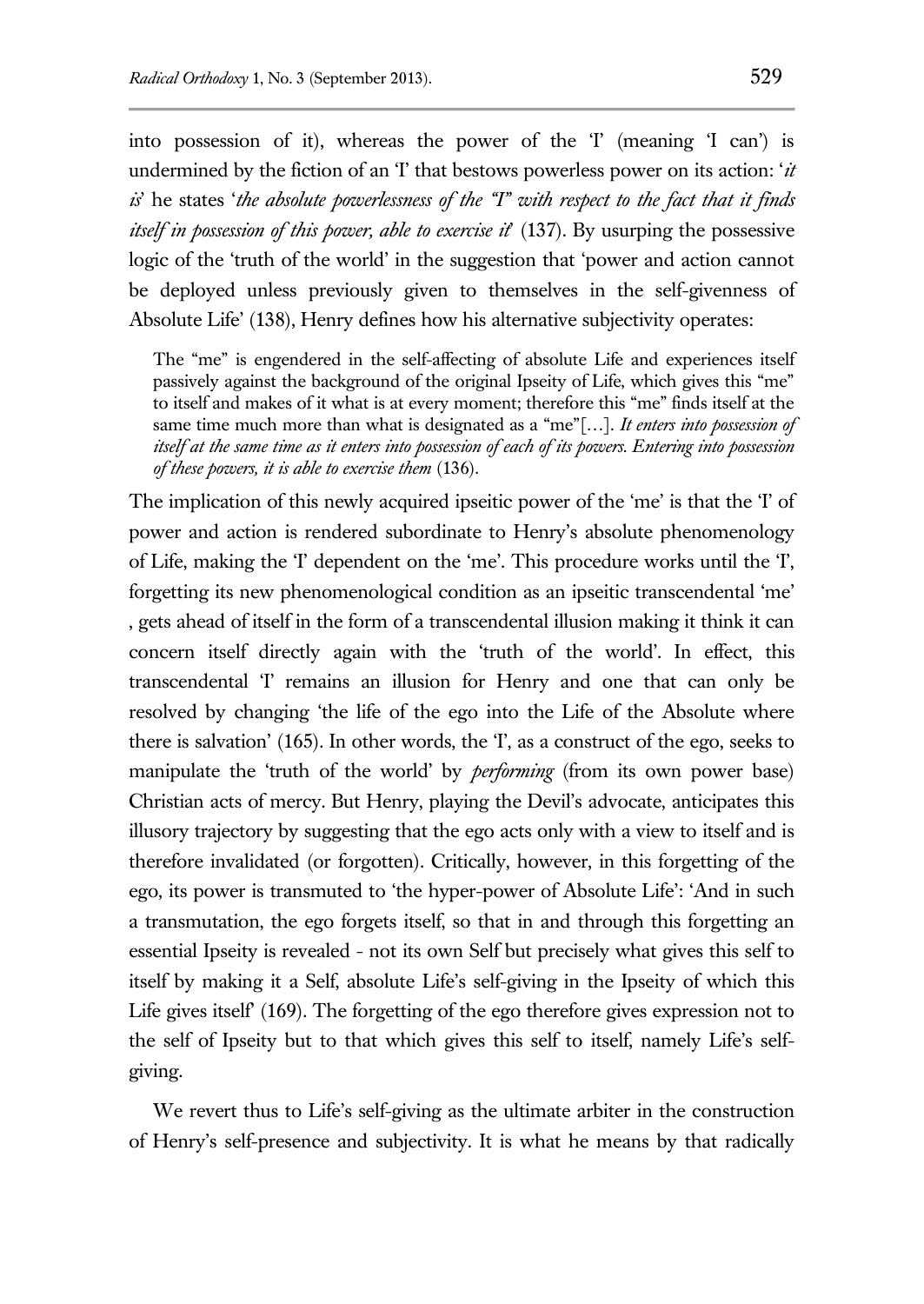immanent Self 'whose relation to self excludes any distancing, any putting at a difference, any "outside", any possible "world"' (169). In the context of forgetting, it is not just the implications of the abolition of the 'I' for the phenomenological emergence of Life's essential self-giving that concern Henry. Forgetting casts a wider net over the Self and his construction of a Christian ethics. If the radically immanent Self designates a self that is not concerned with itself and does not think of itself (in fact has no need to think of itself - a process anathema to reflective consciousness), then the fundamental condition of the radically immanent Self is one of 'forgetting'. Henry reinforces the centrality of this reduction as a fundamental of the relation between Self and the Ipseity of Life when he speaks of 'the Immemorial of its (self's) relation to Self in the Ipseity of absolute Life' (169).

## **Ethics and the Other**

Forgetting of self in order to give way to Life's self-giving is the condition of Henry's ethical man. It is a position he shares to a point with his contemporaries Jean-Louis Chrétien for whom 'forgetting produces an ignorance of self that is positive […]. It is the most proper name of our earthly condition, its restlessness and its impermanence' (Chrétien 2002: 33-4), and Jacques Derrida whose theory of active forgetfulness to avoid the trap of historical knowledge opens up a vista of a new philosophical 'present' (Derrida 1997: xxx-xxxiii). But how does this idea of forgetting play itself out in practical terms for Henry? Let us take relations with others (or in theoretical terms the relation between self and otherness). Henry argues that putting others first is a fundamental given of the recognition of originary Ipseity in the other, and entails the necessary forgetting of self, primarily as an 'I' but also as a transcendental 'me' (although this is not particularly problematic as the 'me' has been safely immemorialsed in Life's pure self-giving). Henry defends this move on the basis of its ethical purity and as an example of what he calls the 'genius of the Christian ethic' (166). His argument is that in the process of forgetting of both 'I' and 'me' (including the latter's ipseitic self), what emerges is that 'an essential Ipseity is revealed' that places itself in the other and is recognisable therein. Power is thus transferred away from the 'I' and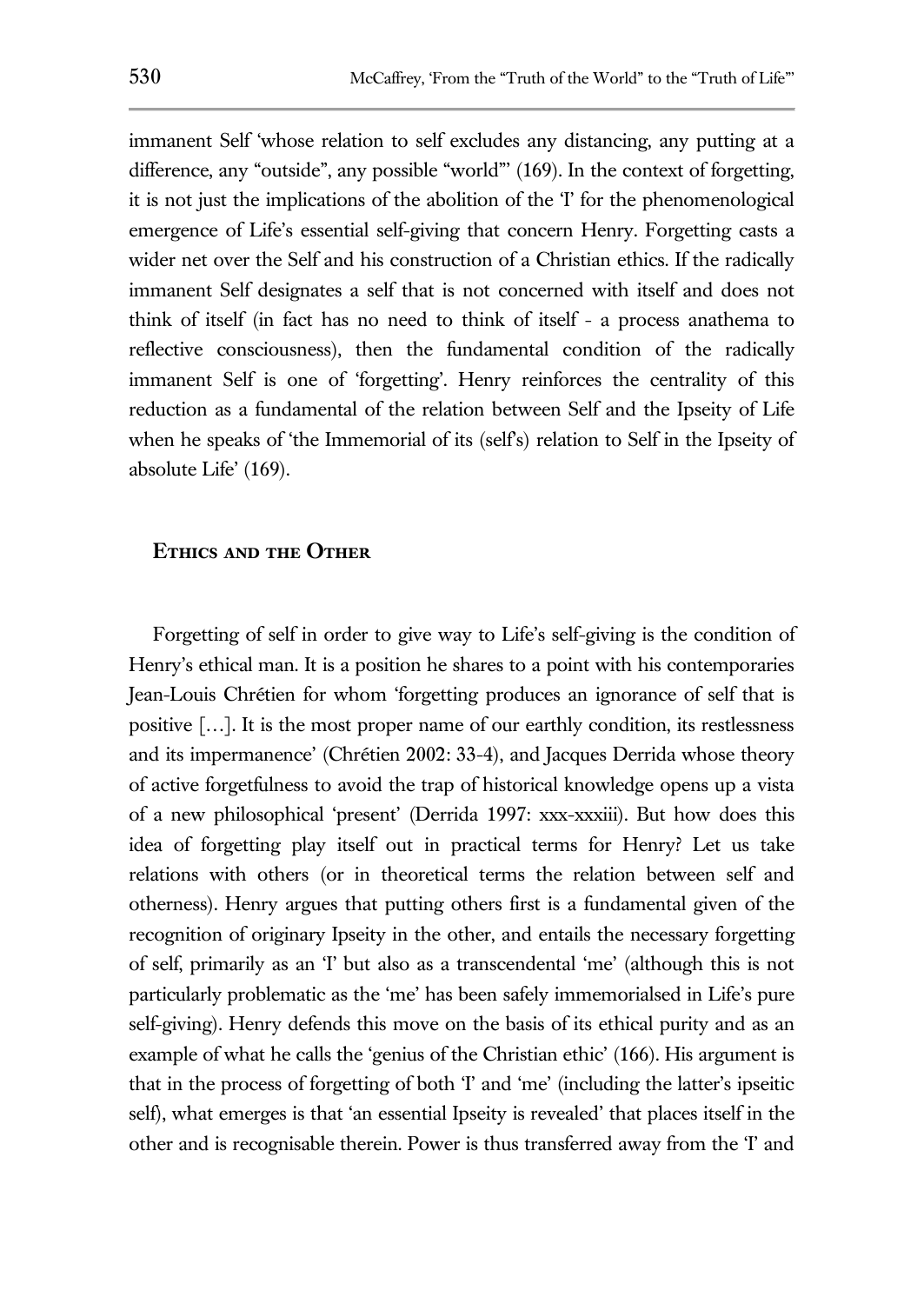also from the 'me's self towards the absolute power of absolute Life as the engendering of ethical empathy:

*Only the work of mercy practices the forgetting of self in which, all interest for the Self (right down to the idea of what we call a self or a me) now removed, no obstacle is now posed to the unfurling of life in this Self extended to its original essence* (170, emphasis in original).

Henry's ethical stance may reveal some inadequacies here particularly if we draw a comparison with the ethics of otherness espoused for example by his contemporaries Lévinas and Ricoeur. The comparisons are self-evident at a structural level where the very existence of the other throws into question the priority of the self and in the process opens up a new ethical relationship between self and other. But there are profound differences. For Henry, the forgetting of self (both 'I' and 'me') for the sake of the other is produced in such a way that it has no *direct* bearing on the self as a 'me' (who is forgotten but forgotten *safely* in his own Ipseity) other than to repeat the idea that it is 'no longer me who acts but the Arch-Son who acts in me' (169). We know also that this idea will find a safe haven in the other who is equally self-contained as an ipseitic other. It would appear that the forgetting of self ('me') in Henry's ethical phenomenology is designed to allow for the other to also reveal even more visibly and gloriously the self-affective Ipseity of Life itself. Forgetting of self therefore valorises Henry's Christian ethics enabling Life's self-giving Ipseity to take centre stage. This ethics of self-deferral fits neatly within Henry's subjectivity as absolute in the sense of being without relation and radical in its interiority. But it also points, paradoxically, to a radical dependence, akin to Aquinas's notion of subsistence; this is evidenced in the way that 'living' must always pass through the Arch of the Arch-Son to be validated, and that our Ipseity is first and foremost the Ipseity of absolute Life because of Henry's emphasis on human passivity in our status as living within Life's 'accusative'.

If ultimate deferral to Life's Ipseity revealed in the other defines Henry's ethics, direct human engagement between self and other constitutes Lévinasian and Ricoeurian ethics (with degrees of difference). For Lévinas, the existence of the other actually liberates the self from the slumber of primordiality and egoism, making him confront as a matter of *reciprocal ethical obligation*, the other's and by extension his own self's existence. For Lévinas, the relation with the other legitimises the subject's emergence out of 'egological' space and into a self whose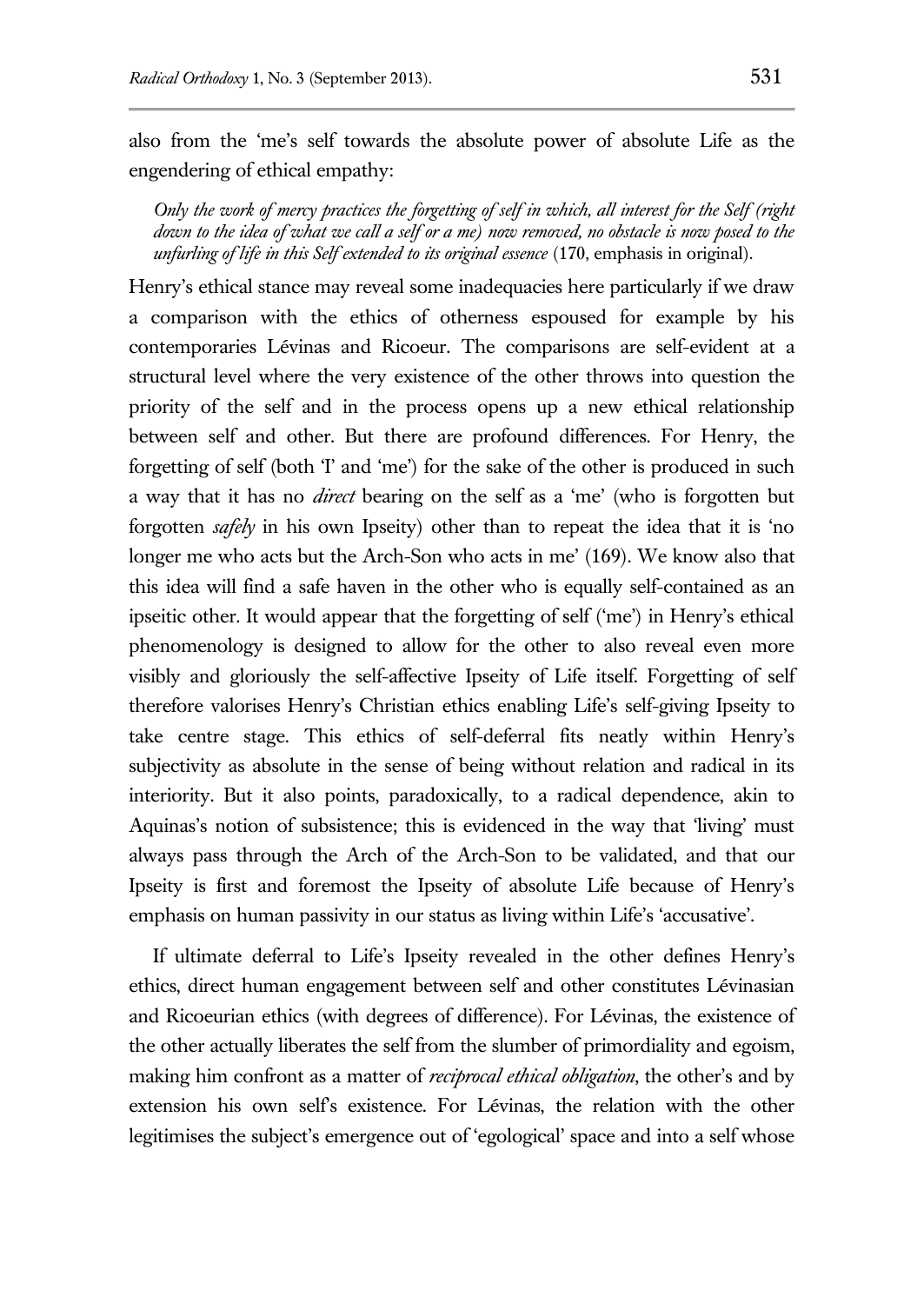existence is contingent on a transcendence towards the other. The nearest Lévinas comes (it would seem) to the consolation of a self-contained orginary Ipseity is in his 'me-ness' of the self. But unlike Henry who can afford to forget the 'me' because of the automatic manifestation of essential Ipseity in the other and, in the process, not forgo his ethical integrity, Lévinas is obliged to redefine his self in relation with the other as a consequence of the *visible* effect produced by the other:

The Other tears me from my hypostasis, from the *here*, at the heart of being or at the center of the world where, privileged and in this sense primordial, I posit myself. But, in this tearing, the ultimate meaning of my "me-ness" is revealed. In the collation of meaning between "me" and the other and also in my alterity to myself, an alterity through which I can confer on the other the meaning of myself, the *here* and *there* come to invert their respective meanings.<sup>11</sup>

Lévinas's ethics reveals an otherness that gives responsibility to the self *outside*  Ipseity. Ricoeur undercuts the return to self in Lévinas's position by placing greater emphasis on otherness as constitutive of selfhood ('living or acting the being of the other in oneself).<sup>12</sup> Henry's ethics reveals a mutual exclusivity between self and otherness *inside* and *because of* Ipseity. In fact, it is because of Life's Ipseity that Henry is able to develop his alternative programme of ethical Christian action. Defined in the language of 'genius' and 'second birth', his Christian ethics is distinct because of the difference he establishes between doing in 'the truth of the world' and doing in 'the truth of Life'. His phenomenology determines that action is predicated on the power or lack of it attributed respectively to the agent (T) or to the passive subject ('me'). In the 'truth of the world', doing is described as leading to something objective: it is doing performed by an external Being/Individual who does in the knowledge given to him that he can. In the 'truth of Life' doing is situated in the dimension of life: as such, to do is life's doing. It is an action of transcendence that one does in the invisibility of life. To do is to make an effort to do in the sense that doing takes pains to do.

In this idea of pain and suffering (which gives Henry's ethics its unique Christological significance), Henry literally fleshes out a phenomenology of the flesh which is the essence of his phenomenological Life. Whereas in the 'truth of

 $11$  (Lévinas 1991: 213).

 $12$  (Ricoeur 1992).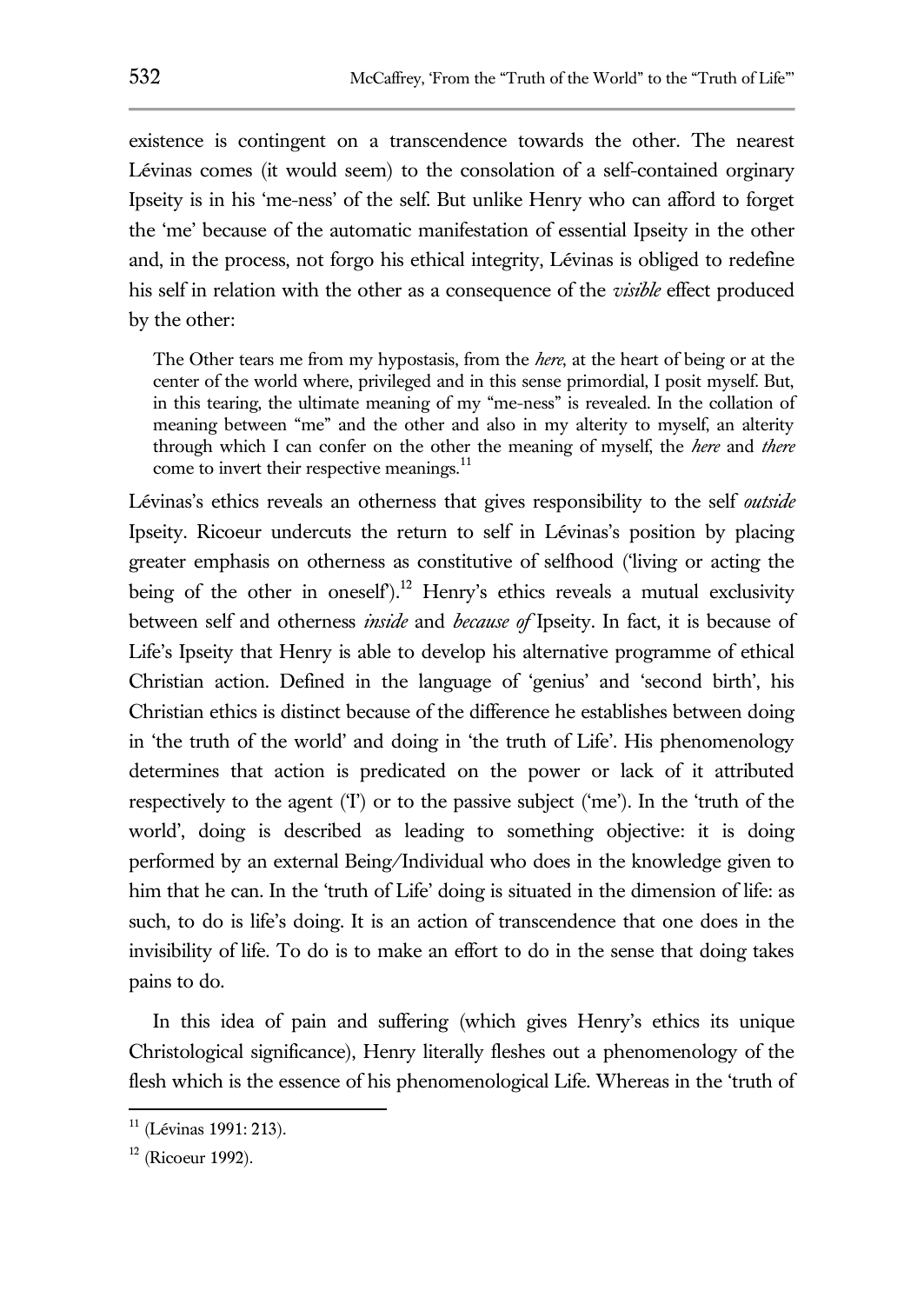the world', the world appears as an outside and one can experience an ecstatic truth belonging to that world, it is a reality that pales in comparison to life in the 'truth of Life' where Life simply appears, 'grasping itself in its own pathos without ever putting itself at a distance' (194), and where truth is 'in-ecstatic-Life'. Crucially, for Henry, it is at this level of pathos that Life is revealed by feeling itself in the 'flesh of its own pathos'. Henry's Christian ethical man, through his selfness, me-ness, self-affection and radical immanence that is immemorial in its originary Ipseity, submits wilfully to this pathos of Life as his natural condition 'because "suffer oneself" is the structure of Life' and because the 'phenomenological substance of Life is pathos' (199). And far from being an experience of pain and suffering, it is for Henry one of joy and the culmination of phenomenological Life:

Suffering appears to be the path that leads to enjoying, and thus its condition. It is only in experiencing oneself in the "suffer oneself" that the life of the living Self comes into itself, such that suffering is veritably a path and a way. It is the test that life must pass so that, in and through that test, it attains itself and comes into itself in that coming that is the essence of any life, the process of its self-revelation […]. This is the antinomic structure of life, its division into the dichotomy, between the opposed tonalities of suffering and happiness, such that the former can only lead to the latter, inasmuch as suffering takes place and does not stop taking place within happiness, as what gives it to itself, as its internal and insurmountable condition (201).

## **Conclusion and Evaluation**

What is striking and provocative about Henry's phenomenology of Christianity is that it pre-empts and appears to safeguard itself against philosophical attempts to rationalise it, objectify it, and reduce it to a thought process that demonstrates how it functions. Its self-defence resides in a radicalisation of the notion of relationality that is founded in a theory of immanence as a self-evident truth. The concept of relationality is rethought in such a way that all relations are reconfigured to the Arch-Son (of God and Life) and that instead of the intermediary of a 'third person' who facilitates connectivity with Life, there is a primary 'One' or 'Life' itself (so to speak) whose very essence is embodied in Henry's idea of the 'corps-sujet'. As such, relationality does not disappear from Henry's phenomenology of Life but is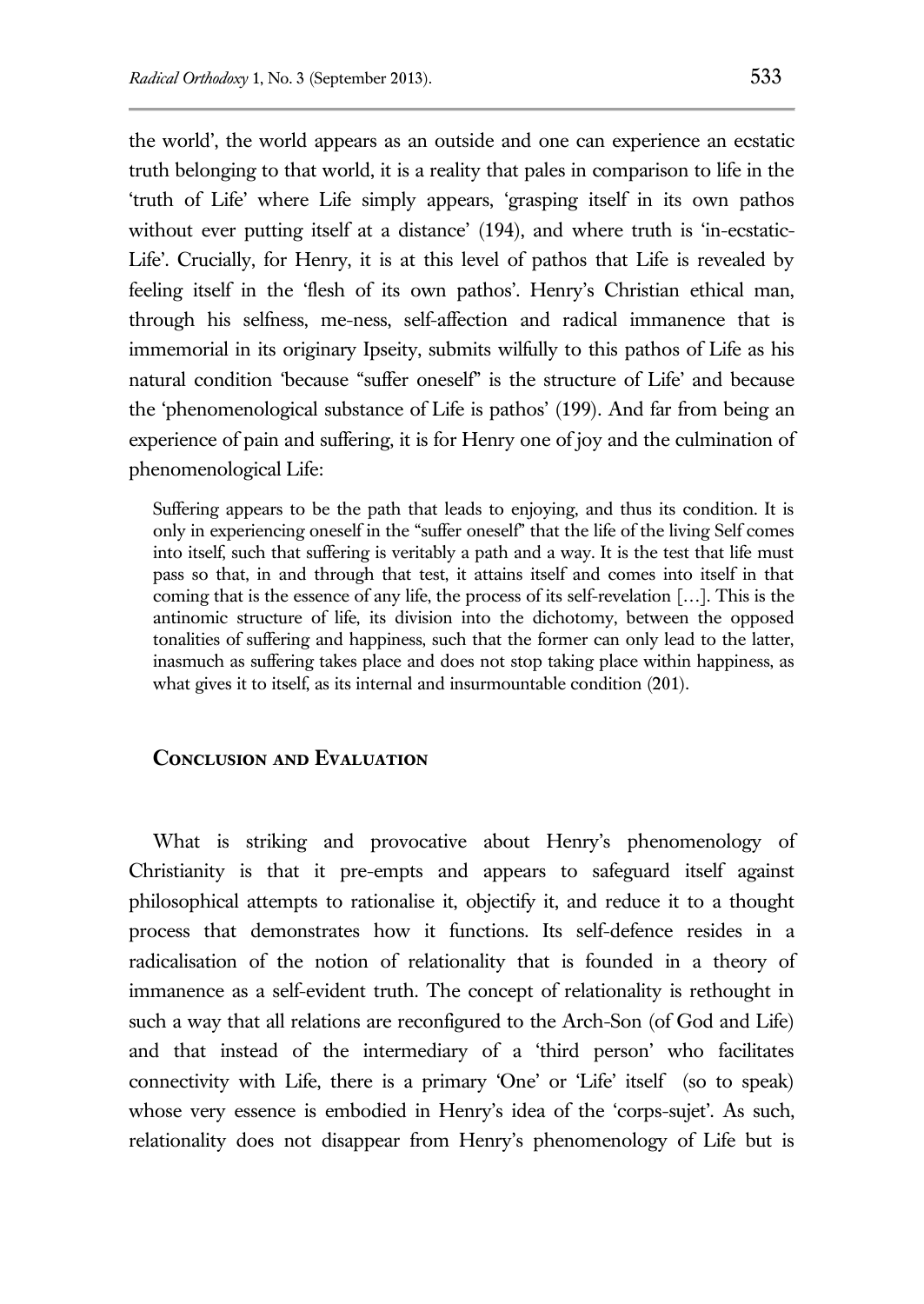instead deepened via an historical embeddedness in (and indebtedness to) the Arch-Son of Christ, and also through the 'corps-sujet' which allows Henry to filter experience through the phenomenology of the body (flesh) as evidenced in modes of self-affection and the radically immanent Self.

But while this convergence of form and content underpins the internal coherence of this philosophical method, it also raises some questions. Foremost among these is the seemingly uncontested nature of the 'truth of Christianity' which, similar to the theological concepts of 'givenness' and 'gift', appear to make sense (and can only make sense) as a 'truth' inasmuch as 'it [truth] is its own and that can only testify to itself' (10). Explaining or justifying the 'truth' of Christianity through philosophy or metaphysics (or other means) might require greater reliance on conventional relational structures that Henry's phenomenology has radicalised. As such, it could be argued that Henry's phenomenology of Christianity preaches to and satiates the faith of the converted on the grounds that, by virtue of phenomenology, Henry's truth of Christianity does not have to justify itself outside itself but attests to its existence through a different set of philosophical modes of perception. The 'truth' of Christianity lends itself therefore to the very self-valorising function of the phenomenological method and, as Henry claims, the undeniability, inescapability and unavoidability of the phenomenolisation of divine essence as consisting in 'Revelation as self-revelation of itself on the basis of itself' (10). The question remains: could one not enlist this phenomenological method to aver the truth of any phenomenon?

A second concern, inextricably linked with the first, is the *equation* of the truth of Christianity with the self-revelation of God, followed seamlessly and problematically by conditional access to God through a phenomenology of Life. God as 'Being' (or source of knowledge) is substituted by God *as Life* and living Life becomes the means of experiencing (knowing) God. As with the theory of the pre-existence of a truth of Christianity, Henry's phenomenology of Life as God rests on a pre-given principle upon which he establishes the 'first fundamental equation of Christianity - God is Life' (27). The question mark over these equations within the phenomenological method is that they do not require testing or verification, but need only to attest to themselves as 'proof'. One of the paradoxes therefore at the heart of Henry's phenomenology of Christianity is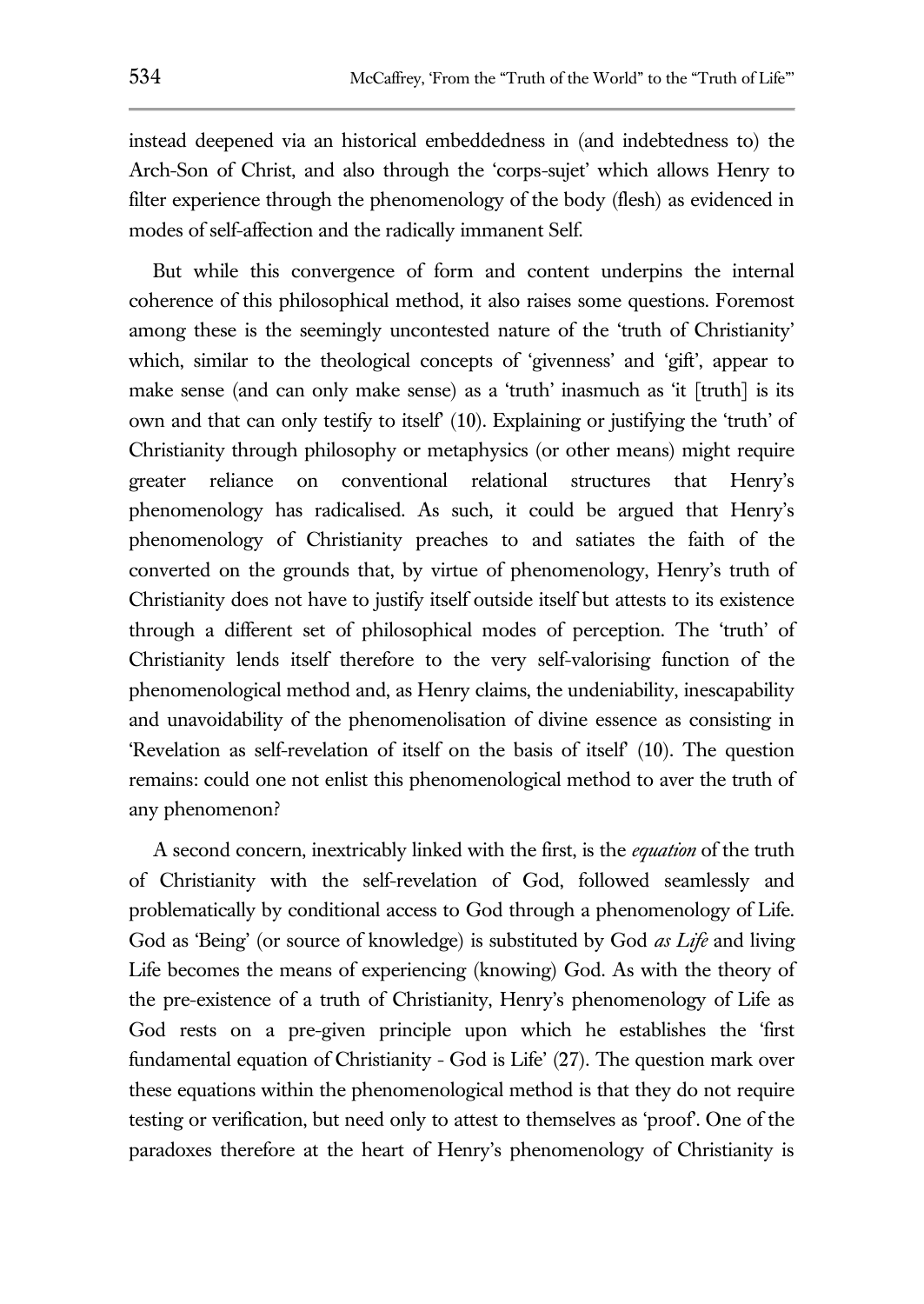that, while it must rely on demonstrativeness for its exposition, it re-orients the traditional process of objectification (separation between subject and object/truth) by radicalising the structure of relationality with an alternative set of self-affective processes. Henry's phenomenology would appear safe-proof in this respect on two levels: phenomenologically, the truth of Christianity is itself, not what shows or makes true, and transcendentally, the 'transcendental 'I' is rendered powerless as a subject capable of experiencing action. As an illusion, the thinking subjectivity of 'I' is modified by a corporeal subjectivity of 'me', defined as 'entering into possession of itself' (136). In this sense, Henry's use of transcendence is radically inventive. It erases the ego on the one hand and advocates a transcendental of Life in the 'me' on the other hand. Henry's transcendental Life does not involve a metaphysical reflection on life; rather, transcendental Life is a way of overcoming the self in the 'truth of the world' and connecting with the radically immanent Self that experiences itself and Life as God. Transcendence is thus transmuted to become a register of immanence. We can conclude that phenomenology serves effectively and is particularly suited to Henry's thesis of capturing the immanence of the truth of Christianity and its self-affecting powers. Capturing the presence of this immanence as an evolving continuum is one of Henry's more innovative uses of phenomenology. Immanence as a continuum reinforces the historical trajectory of Henry's phenomenology of Life; sourced in corporeal self-affection, the permanence of this immanence is assured inasmuch as it is both timeless and unbreakable in its livingness.

In the wider critique of the metaphysics of subjectivity, Henry's use of immanence shines an important light on a simple phenomenological principle: the return to the thing in itself in its invisible immanence. One of the aims of his work *I am The Truth*, beyond its immediate phenomenological exposition, is to redress the decline of Christianity in the late Twentieth Century. Against a backdrop of Galileo's geometrics, scientific knowledge, Marxism and the sense of loss of what a 'beyond' might mean, Henry launches a steely defence of Christianity's phenomenological essentialism, based on a fundamental binary between an illusory 'truth of the world' and a genuine 'truth of Life'. His response to the decline of Christianity is to propose that there is one invisible reality ('Life') which is 'phenomenological Life'. This is the 'Life' that does not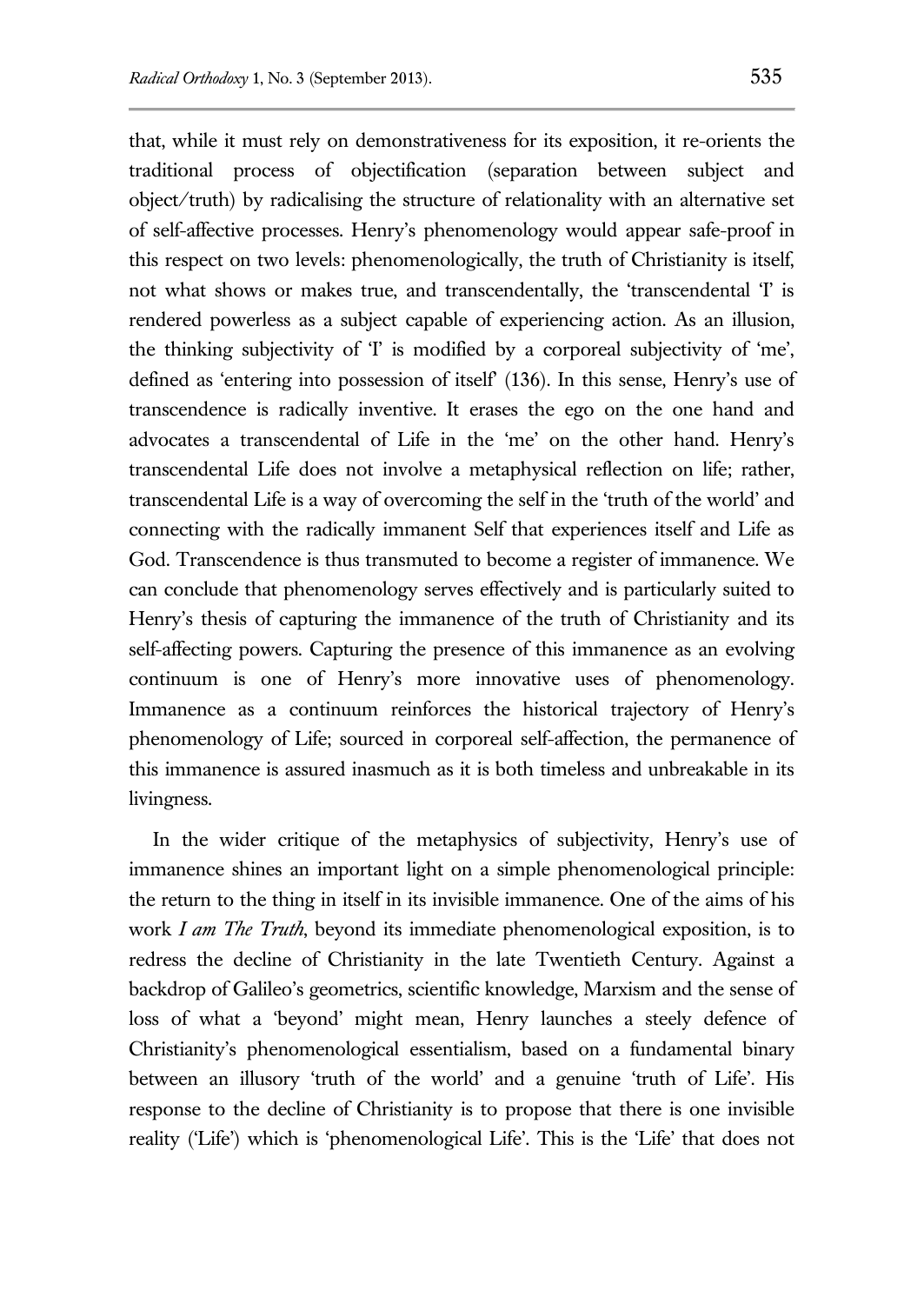show itself in the 'world', that eludes its 'truth' and which only reveals itself to itself in its *pathētik* self-revelation. Access to the truth of this 'Life' is through a combination of transcendental self-generation (Ipseity) with the First Living (Christ), and the submission of self to its radical self-immanence in the flesh of Christ.

#### **References**

- Chrétien, J.-L. (2002), *The Unforgettable and the Unhoped for*. New York: Fordham University Press.
- Caputo, J. and Vattimo, G. (2007), 'Spectral Hermeneutics: On the Weakness of God and the Theology of the Event' in Jeffery Robbins (ed.) *After the Death of God*. New York: Columbia University Press.
- Derrida, J. (1997), *Of Grammatology*. Translated by Gayatri Chakravorty Spivak. Baltimore: John Hopkins University Press.
- Henry, M. (2003), *I am The Truth. Towards a Philosophy of Christianity*. Translated by Susan Emmanuel. Stanford, California: Stanford University Press.
- Janicaud, D. (2000), *Phenomenology and the 'Theological Turn': The French Debate*. New York: Fordham University Press.
- Lacoste, J.-Y. (2004), *Experience and the Absolute: Disputable Questions on the Humanity of Man*. Translated by Mark Raftery. New York: Fordham University Press.
- Marion, J.-L. (1992), *God Without Being: Hors-texte*. Translated by Thomas A. Carlson. University of Chicago Press.
- Marion, J.-L. (2001), 'L'Irréductible', 'DIEU', *Critique*, janvier-février.
- Ricoeur, P. (1991), 'On Interpretation', *From Text to Action. Essays in Hermeneutics II*. Translated by Kathleen Blamey and John B. Thompson. London: Athlone Press.